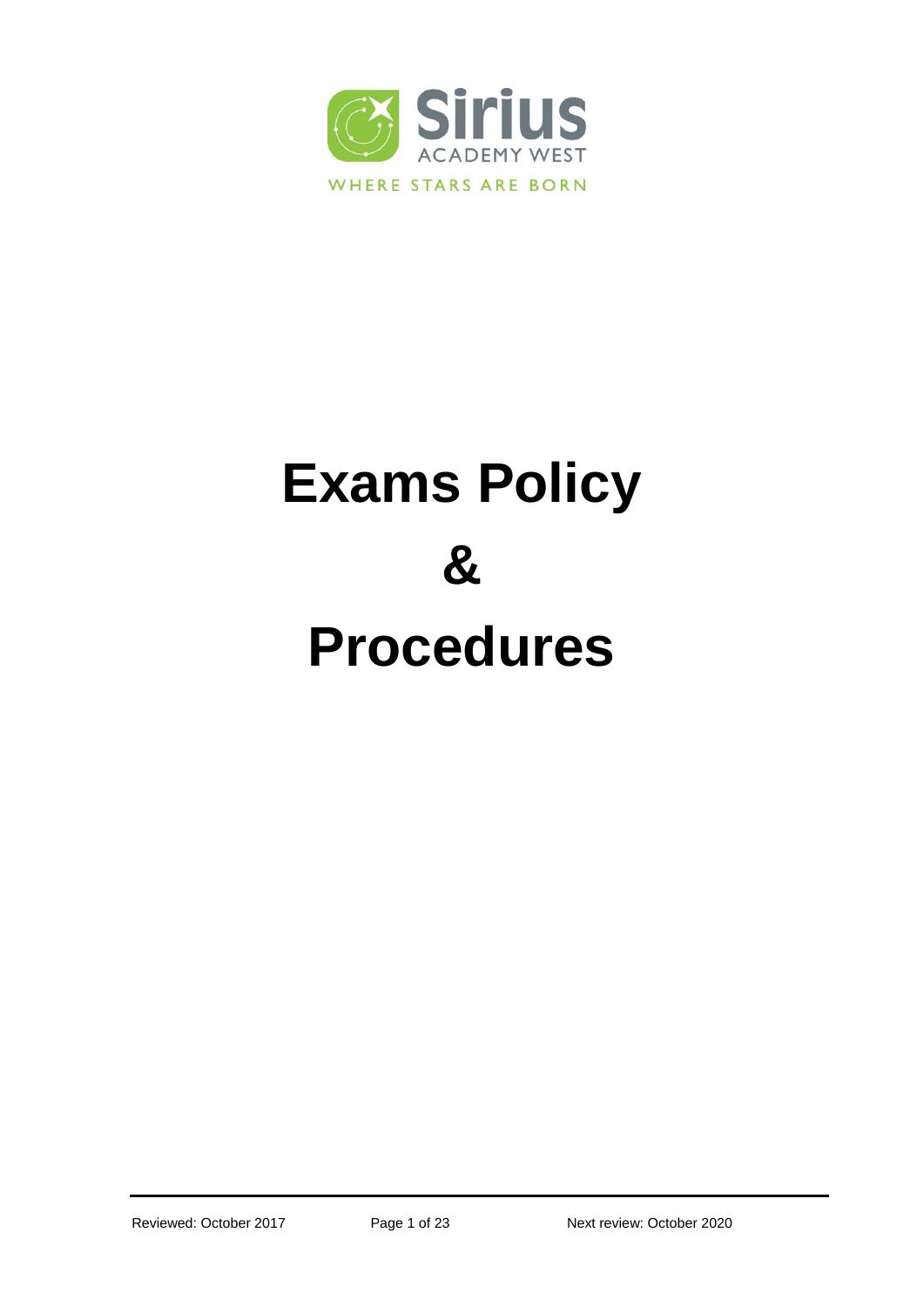# **Exams Policy & Procedures**

# **Purpose**

The purpose of these policies and procedures are:

- to ensure the planning and management of exams is conducted efficiently and in the best interest of candidates
- to ensure the operation of an efficient exam system with clear guidelines for all staff

It is the responsibility of everyone involved in the Academy's exam processes to read, understand and implement these policies and procedures.

The exam policies and procedures will be reviewed triennially.

# **Contents**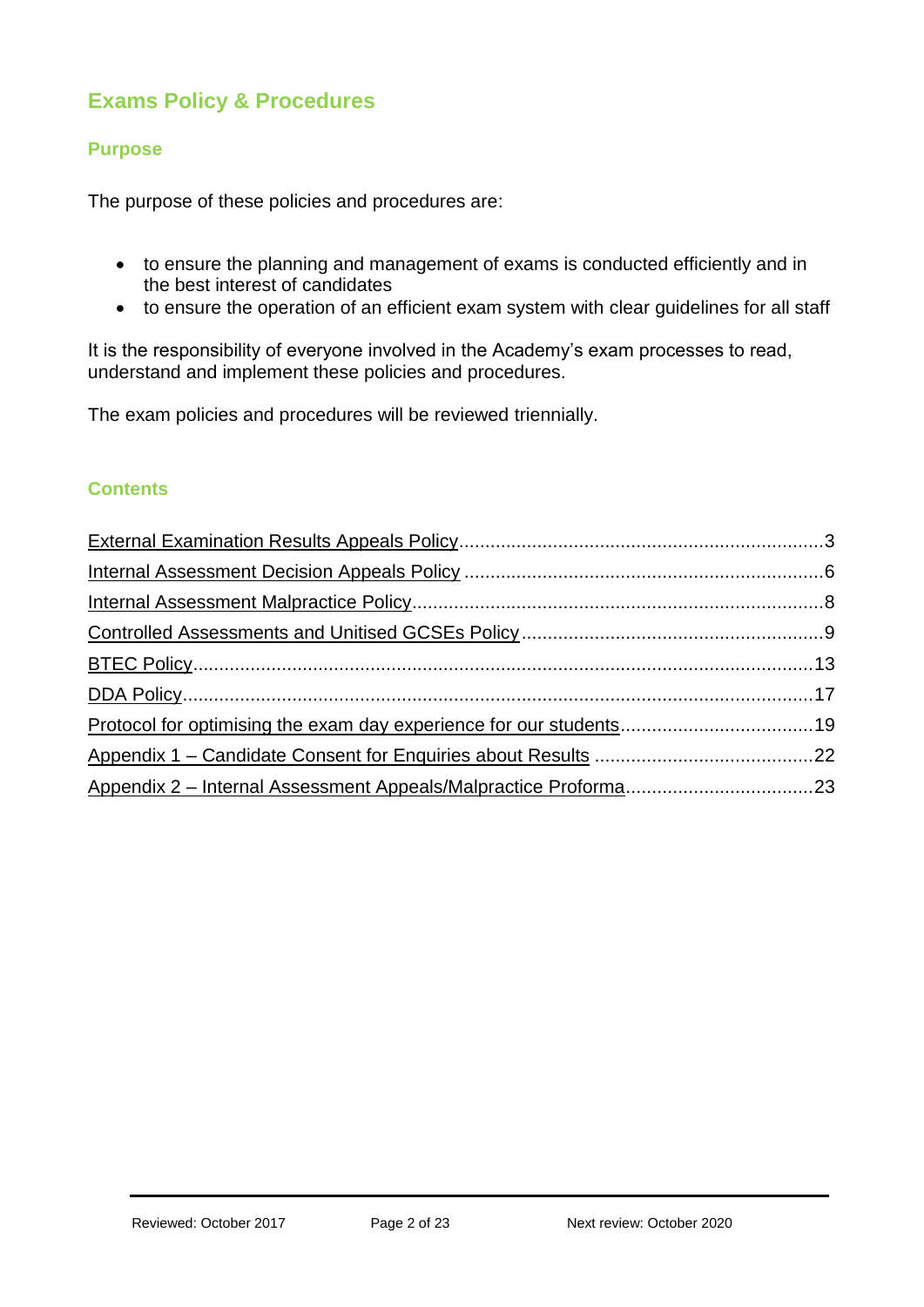# <span id="page-2-0"></span>**Appeals against GCSE results**

External Examination results normally arrive in school during the 3<sup>rd</sup> week of August and are available to candidates in written form and in person only from 9:00am on the determined results day of that examination year.

# **Types of Appeal**

Appeals against external examination results are called 'enquiries about results'. There are three services available for enquiries about results; the costs for these vary for each exam board and qualification. The amounts given below are therefore approximations.

# **a) A clerical check**

This is a re-check of all clerical procedures leading to the issue of a result. This is the only enquiry about results available for multiple choice papers. The cost for this is about £10 per exam paper.

**b) A re-mark**

This is a review of the marking of an exam paper to ensure that the mark scheme has been applied correctly. This is the most common enquiry about results and costs about £35 per paper  $+$  £12 per paper if a copy of the paper is required.

#### **c) A re-moderation of coursework**

This enquiry about results is only available for a full cohort of students, not for individual students' coursework. It is not available if the coursework marks have been accepted by the awarding body without change. The cost for this is about £240.

# **Making an Appeal against Results**

Students, staff or parents wishing to appeal against a result must submit a written request to the Examination Officer by 1<sup>st</sup> September as requests have to be processed by mid-September. Enquiries about results received after this time will not be accepted by the awarding bodies.

There are three possible outcomes to an enquiry about results:

- a) The new mark and therefore the final grade may be higher than the original grade.
- b) The new mark and therefore the final grade may remain unchanged.
- c) The new mark and therefore **the final grade may be lower** than the original grade.

The candidate's consent must be sought in writing before an enquiry about results on the relevant JCQ proforma (Appendix 1).

The Examination Officer will liaise with departments as soon as possible after results day to identify students against whose results the Academy wishes to appeal. The Examination Officer will write to the students concerned to ask for their consent and the Academy will pay the fees.

# **Student and Parental Requests for an Appeal**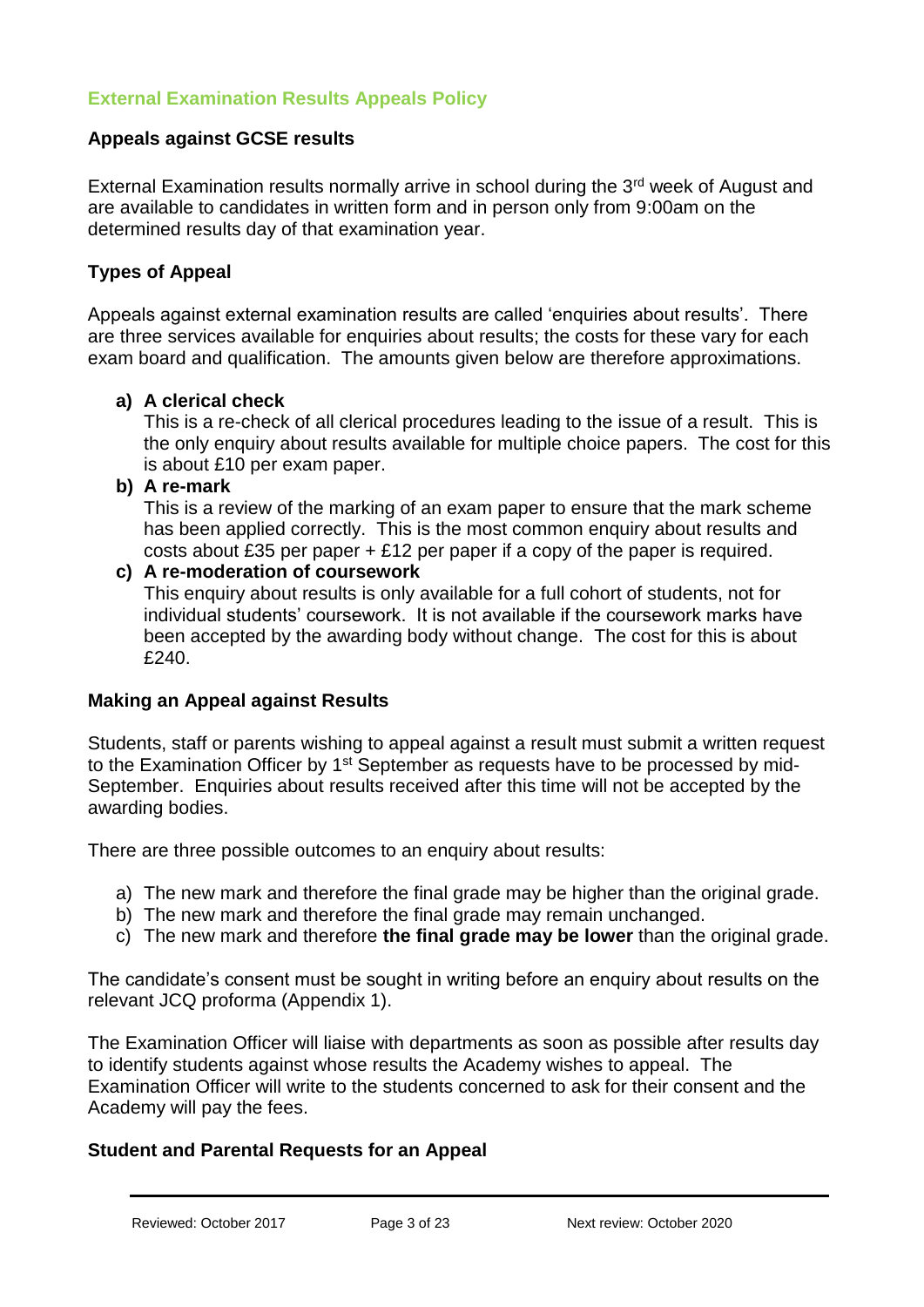If a student or parent requests a remark the Examination Officer will consult the Curriculum Leader concerned as to the merit of the request. If the department supports the request the cost will be met by the Academy. However, if in the professional opinion of the department the re-mark is unlikely to affect the final grade, but the student or parent still wishes to make the appeal, **the parent/student will be asked to pay for the re-mark fee in advance**.

# **The Outcome of an Appeal**

The outcomes of appeals are sent to the Academy in October. The Examination Officer will make known the result of the appeal to the candidate and department concerned.

The Examination Officer will ensure that the results of appeals lead to the amendment of the Academy's results for the performance tables at the time of the Forvus checking procedure.

# **Appeals against GCE results**

When external examination results for AS and A-Levels arrive in school mid-August, they will be available to students in written form and in person only from 9:30am.

# **1. Types of Appeal**

Appeals against external examination results are called 'enquiries about results'. There are three services available for enquiries about results; the costs for these vary for each exam board and qualification. The amounts given below are therefore approximations.

# **d) A clerical check**

This is a re-check of all clerical procedures leading to the issue of a result. The cost for this is about £15 per exam paper.

**e) A re-mark**

This is a review of the marking of an exam paper to ensure that the mark scheme has been applied correctly. This is the most common enquiry about results and costs about £42 per paper + £13 per paper if a copy of the paper is required.

# **f) A re-moderation of coursework**

This enquiry about results is only available for a full cohort of students, not for individual students' coursework. It is not available if the coursework marks have been accepted by the awarding body without change. The cost for this is about £245.

# **2. Making an Appeal against Results**

If a student or parent wishes to appeal against a result they must submit a written request to the Examination Officer by 1<sup>st</sup> September as requests have to be processed by mid-September. Enquiries about results received after this date will not be accepted by the awarding bodies. If the amended result is required for university they will need to apply for a priority service. Deadline dates can be confirmed with the Examination Officer but they are usually submitted on the day of the results.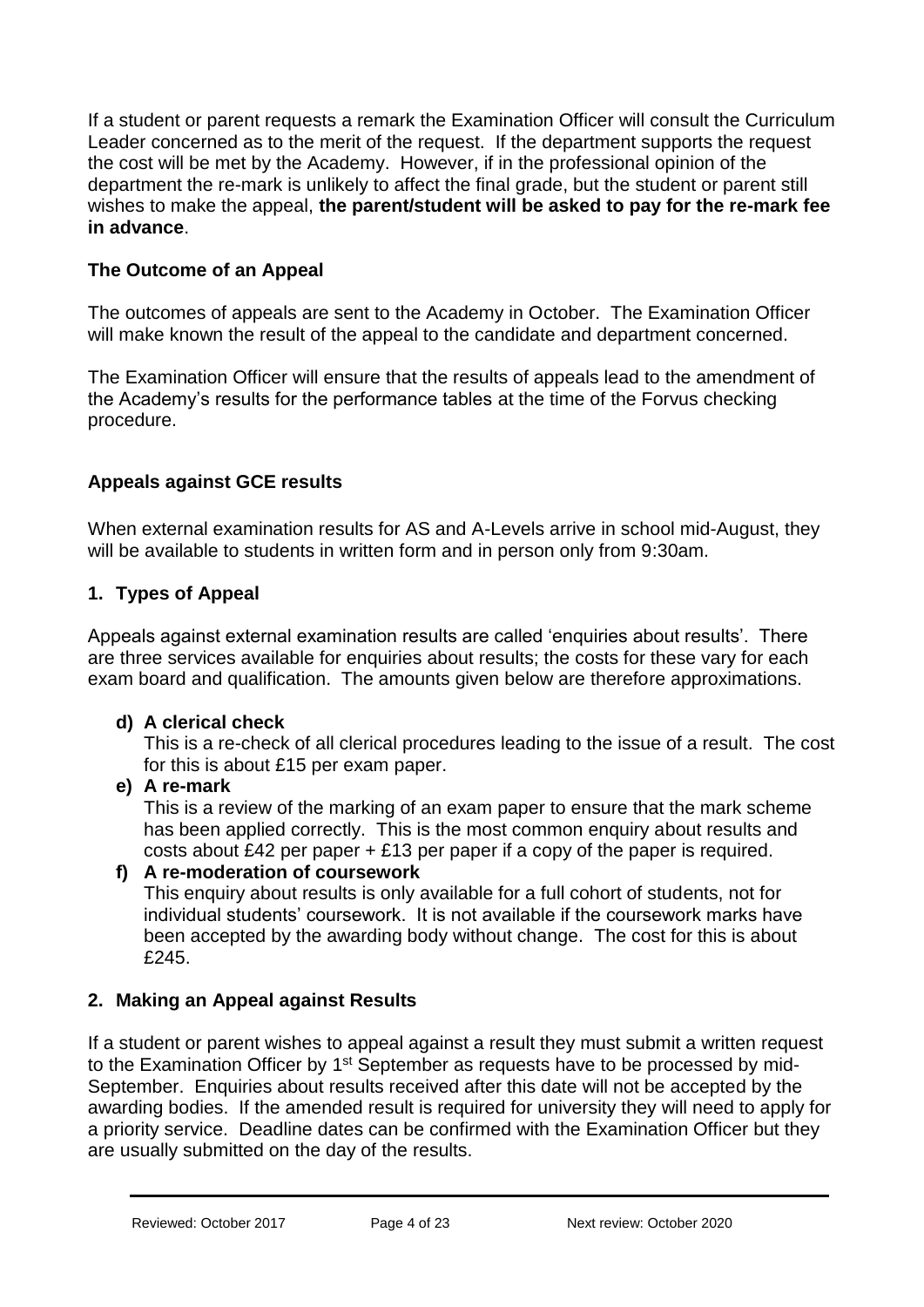There are three possible outcomes to an enquiry about results:

- d) The new mark and therefore the final grade may be higher than the original grade.
- e) The new mark and therefore the final grade may remain unchanged.
- f) The new mark and therefore **the final grade may be lower** than the original grade.

The Examination Officer needs the student's permission to appeal against a result in writing. The student will be asked to sign the relevant form.

# **3. Student and Parental Requests for an Appeal**

If a student or parent/carer requests a remark the Examination Officer will consult the Curriculum Leader concerned as to the merit of the request. If the department supports the request the cost will be met by the Academy. However, if in the professional opinion of the department the re-mark is unlikely to affect the final grade, but the student or parent/carer still wishes to make the appeal, **the parent/student will be asked to pay for the re-mark in advance**.

## **4. The Outcome of an Appeal**

The outcomes of appeals are sent to the Academy in October and a copy of the outcome will be forwarded to the student. The outcomes of priority requests will be forwarded to the student as soon as the Academy has received them.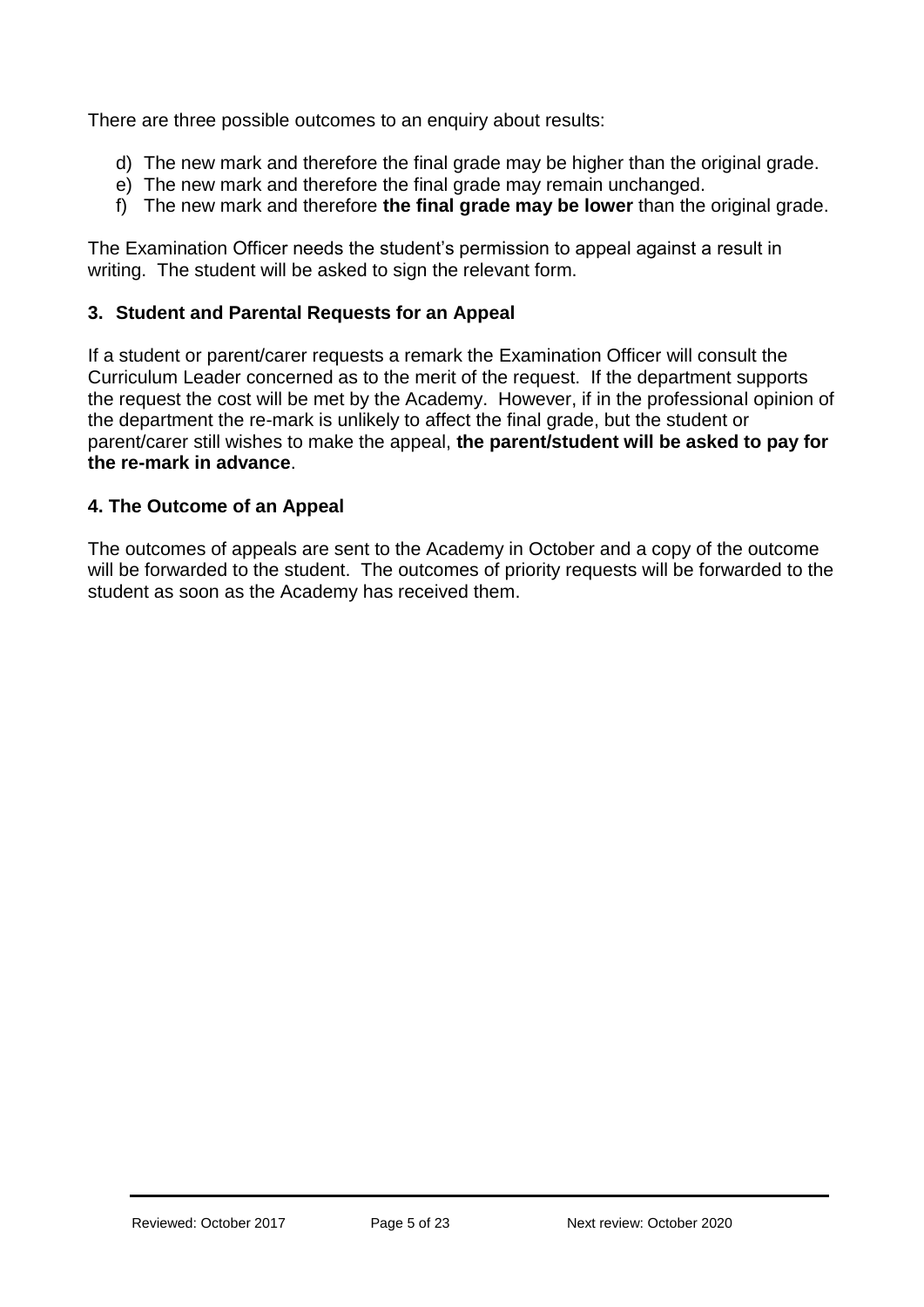# <span id="page-5-0"></span>**Internal Assessment Decision Appeals Policy**

The following policy applies to cases where a candidate does not agree with the internal assessment marks awarded by a member of staff for coursework or controlled assessments.

# **Stage 1 – Discussion with Subject Teacher / Curriculum Leader**

- a) If a candidate is unhappy about the mark awarded for internal assessment (coursework or controlled assessment) they should ask the subject teacher to explain why the mark was given.
- b) If they are not satisfied with the explanation received they should see the Curriculum Leader concerned.
- c) If they still do not understand or not accept the mark which has been awarded they can appeal against it (Stage 2).

## **Stage 2 – Appeal to the Examination Officer**

- a) If a candidate wishes to appeal against their internal assessment after Stage 1, then the following procedure should be applied.
- b) An appeal should be made in writing to the Examination Officer stating the details of the complaint and the reason for the appeal. A copy of the appeal will be forwarded to the Assistant Vice Principal – Learning and Teaching.
- c) The appeal must be submitted before the end of the first week in May of the year in which the external examination in that subject is to be taken.
- d) The teacher concerned in marking the internal assessment, which is the subject of the appeal, will be asked by the Examination Officer to respond to the appeal in writing within seven working days of being notified. A copy of this response will be given to the candidate and to the Assistant Vice Principal – Learning and Teaching.

# **Stage 3 – Appeals Panel**

- a) If the candidate is not happy with the written response they have received, then a personal hearing before an Appeals Panel can be requested.
- b) The request for a personal hearing must be made within three days of receipt of the written reply to the initial appeal.
- c) The candidate will be given at least two days' notice of the date of the hearing.
- d) The Appeals Panel will consist of the Assistant Vice Principal Learning and Teaching, the Examination Officer and one of the following: Vice Principal Quality, Vice Principal Curriculum or a Trustee (Governor).
- e) The candidate may be supported by a parent/carer at the hearing.
- f) The teacher involved will be present at the hearing.
- g) The Appeals Panel will review the evidence submitted by the candidate and the teacher. Both will be asked to speak in support of their submissions. The candidate and the teacher will be asked to leave the meeting for the Appeals Panel to make its decision.
- h) The Examination Officer will convey the outcome of the appeal and the reasons for the outcome to the candidate and the teacher in writing.
- i) The Academy will retain written records of all appeals.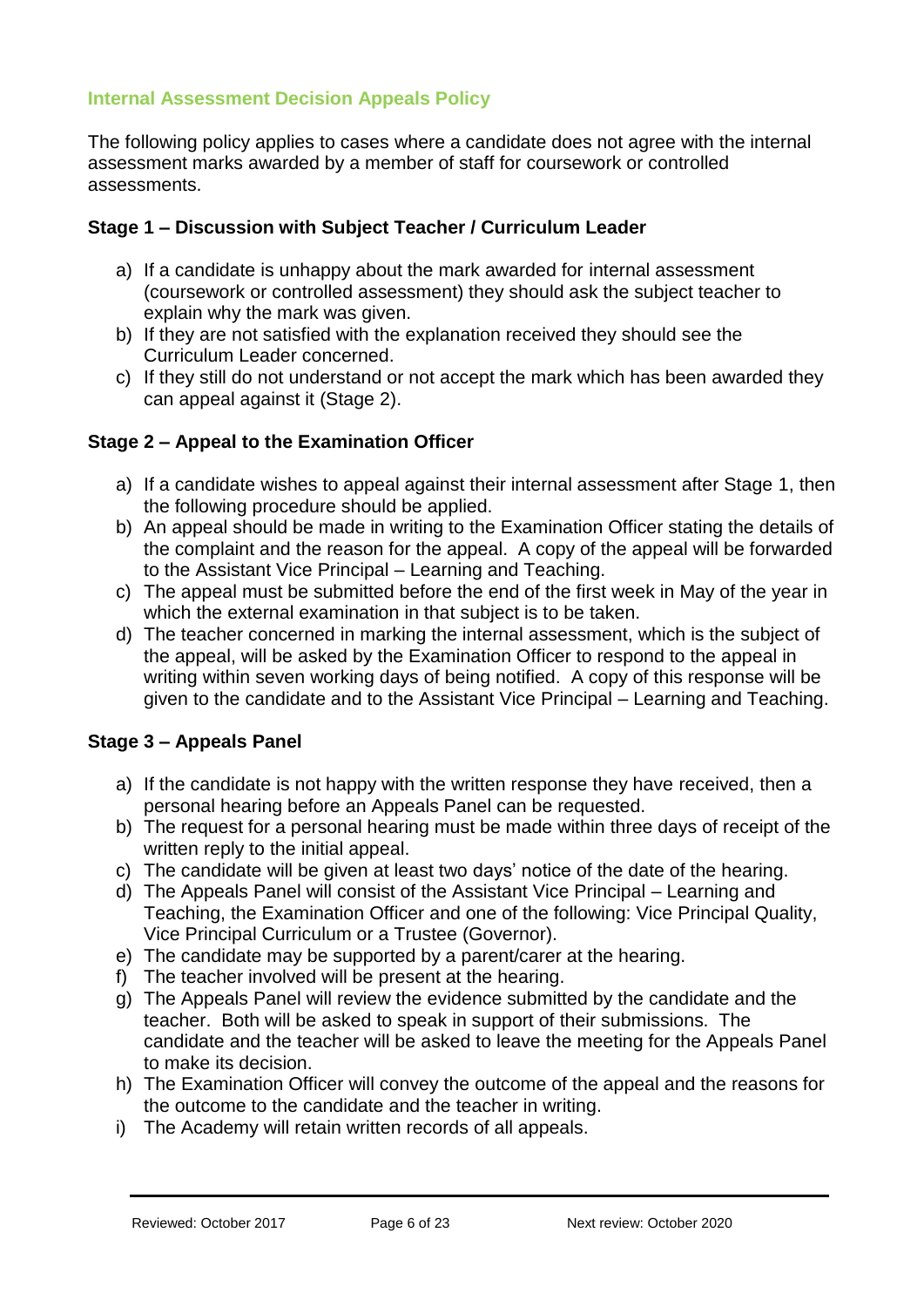j) The Academy will inform the awarding bodies of any change to an internally assessed mark as a result of an appeal.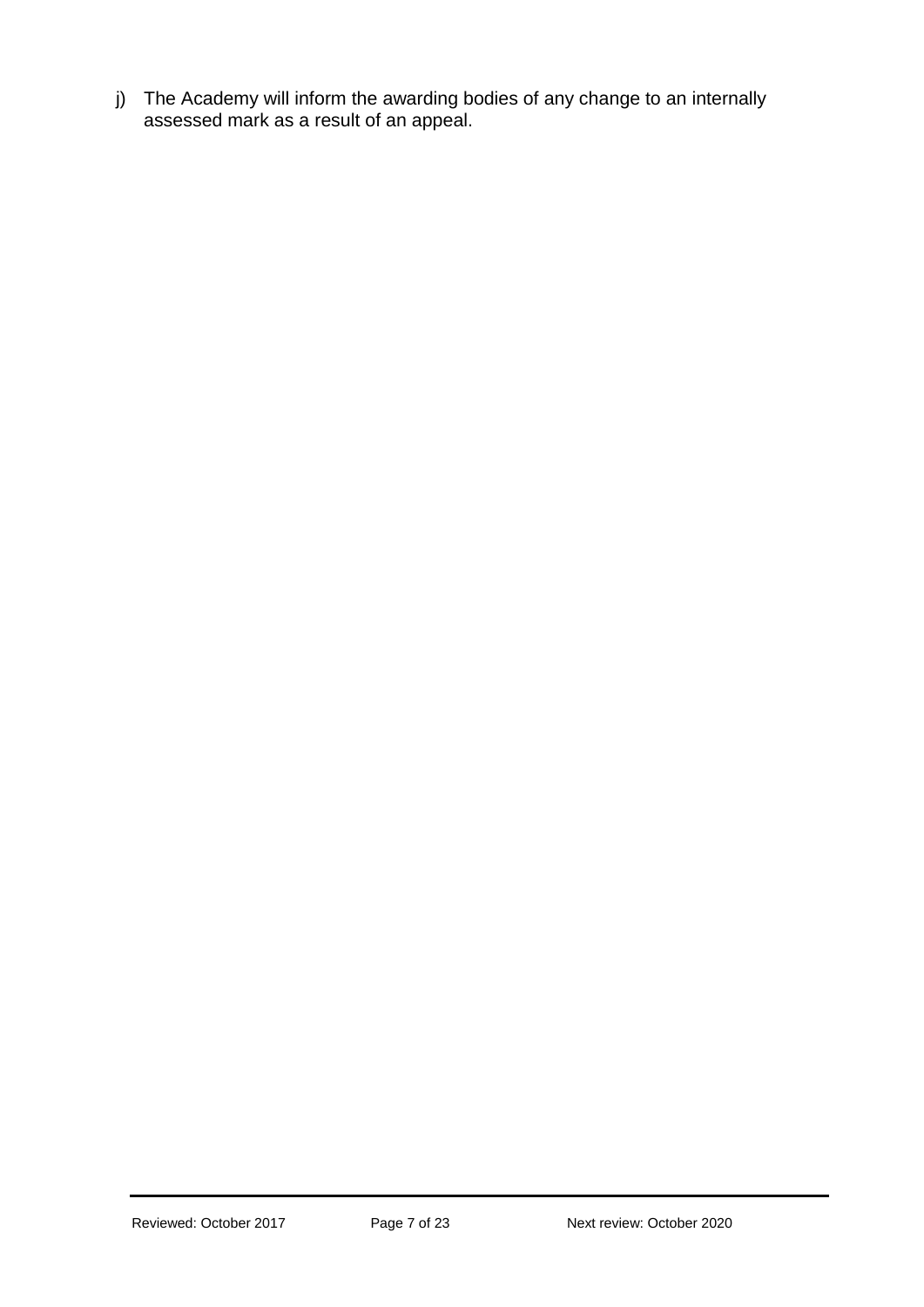# <span id="page-7-0"></span>**Internal Assessment Malpractice Policy**

The following policy applies to all cases of malpractice by a candidate in cases of malpractice with internal assessment.

## **Malpractice by a candidate**

When a teacher suspects an incident of malpractice such as identical coursework/controlled assessments, copying of the coursework/controlled assessment of one candidate by another, use of 'model' answers obtained electronically or other unspecified examples, the following procedure must be followed.

## **Stage 1**

- a) If a teacher suspects an incident of malpractice they must inform their Curriculum Leader or course leader.
- b) The Curriculum Leader will speak to the student concerned and record the result of the discussions on the first section of the proforma (see Appendix 2).
- c) The Curriculum Leader will inform the Assistant Vice Principal Teaching and learning or where BTECs are concerned the BTEC Quality Nominee of their concerns and either resolve the issue within seven days or move the case onto Stage 2.
- d) If the Curriculum Leader/course leader is of the opinion that the malpractice is of sufficient seriousness to warrant further discussion and/or reporting to the examining body they will move to Stage 2.

#### **Stage 2**

- a) The Curriculum Leader/course leader will provide the Assistant Vice Principal Teaching and Learning/BTEC Quality Nominee with all the details and relevant coursework assignments/controlled assessments.
- b) The Examination Officer will notify the parents of the candidate(s) of the need for a formal interview at which they may be present if they so wish.
- c) The candidate(s) will be interviewed by the Assistant Vice Principal Teaching and Learning/BTEC Quality Nominee, Curriculum Leader and the Examination Officer who will record the details of the discussions on the proforma.
- d) The interview panel will either resolve the issue or if it is deemed serious, report it to the relevant awarding body.
- e) The outcome of the interview will be reported to the Principal.
- f) The parents of the candidate(s) will be informed by letter of the outcome of the interview within three working days.

## **Stage 3**

The Examination Officer will contact the examining body using the relevant malpractice procedures and inform the parents of the candidate(s) of the outcome as soon as it is known.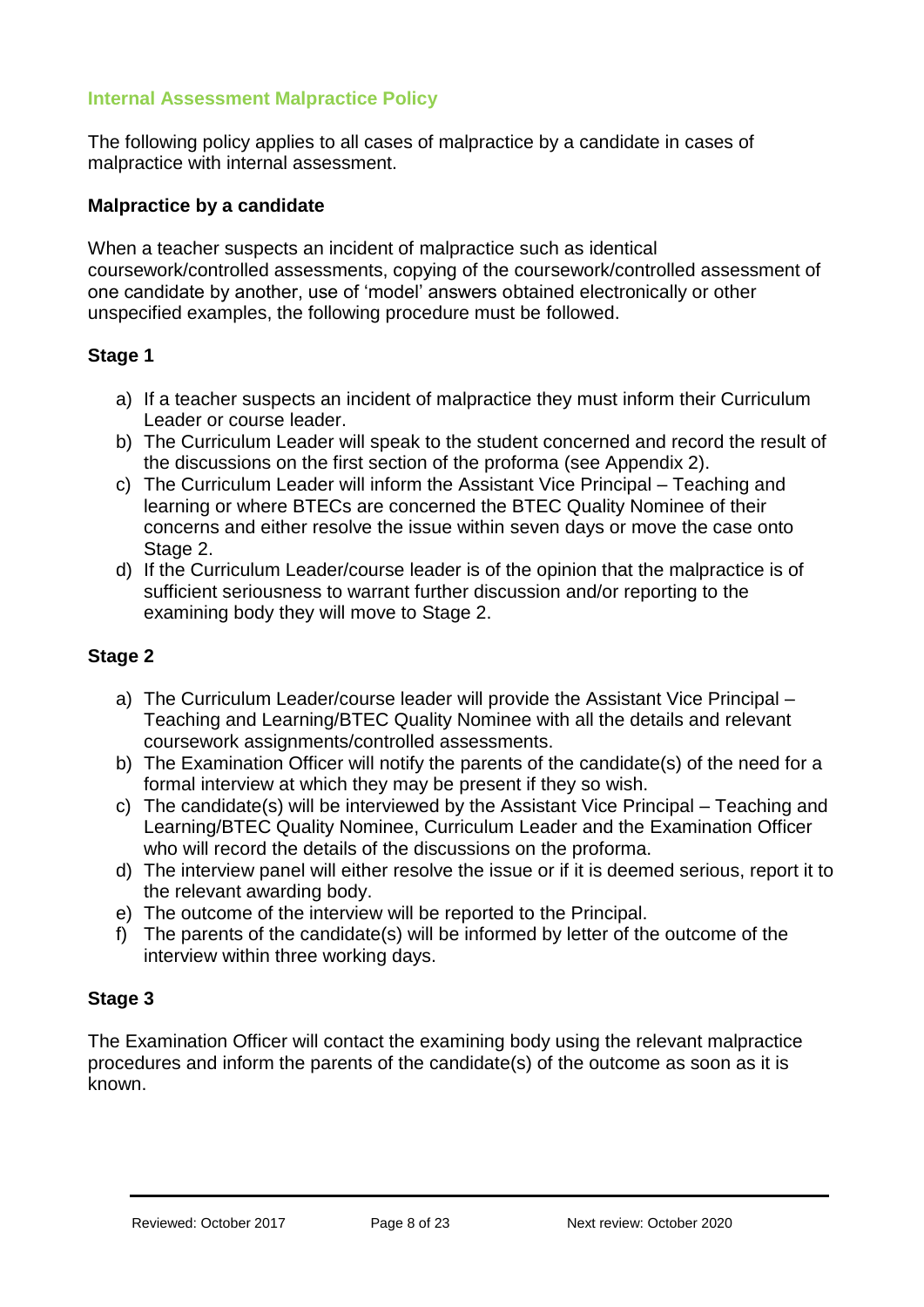# <span id="page-8-0"></span>**Controlled Assessments and Unitised GCSEs Policy**

The purpose of this policy is to clarify the roles and responsibilities connected with unitised GCSEs and controlled assessment and to manage the risks involved in this process.

All involved with the conduct of controlled assessments should be familiar with the three levels of supervision i.e. **Formal**, **Informal** and **Limited** and the differences in the management of these assessments.

In case of **Formal** supervision students should **NOT** have access to e-mail, the internet, *mobile phones* or any other *electronic devices*. Staff supervising controlled assessments should provide a box or envelopes for students to leave their mobile phones in at the beginning of each controlled assessment session.

# **Senior Leadership Team**

It is the responsibility of the Senior Leadership Team to ensure controlled assessments comply with JCQ guidelines and awarding bodies' subject specific instructions. They will ensure that appropriate procedures for internal standardisation are in place in each department and that professional development is taking place.

The Senior Leadership Team will resolve clashes of controlled assessments or other school activities in liaison with the relevant Curriculum Leaders.

The Senior Leadership Team ensures that all staff take notice of this policy and the exams calendar and that they manage the risks involved in this process as laid out in this policy.

## **Curriculum Leaders**

Curriculum Leaders need to ensure that controlled assessments are suitably incorporated into schemes of work and that all teachers delivering the specification are familiar with the requirements of the controlled assessment. They will ensure that staff who are new to the specification receive appropriate training.

It is the Curriculum Leaders' responsibility to inform the Examination Officer of the dates for controlled assessments at least six weeks in advance in order that they can be added to the Exam Dates Calendar to ensure that controlled assessments do not clash with other controlled assessments or written exams. Curriculum Leaders must also provide the exams office with the codes for all unit entries (written exams and controlled assessments) and a clear indication of when students will be certifying before the relevant deadline expires.

Curriculum Leaders must arrange internal standardisation of marking by all teachers involved in assessing internally assessed components. They must make sure that all teachers understand the requirements of the GCSE specification.

Curriculum Leaders must consult either the SENCO or Examination Officer well in advance of controlled assessments to provide access arrangements for particular candidates. The Curriculum Leader should make a contingency plan for the event of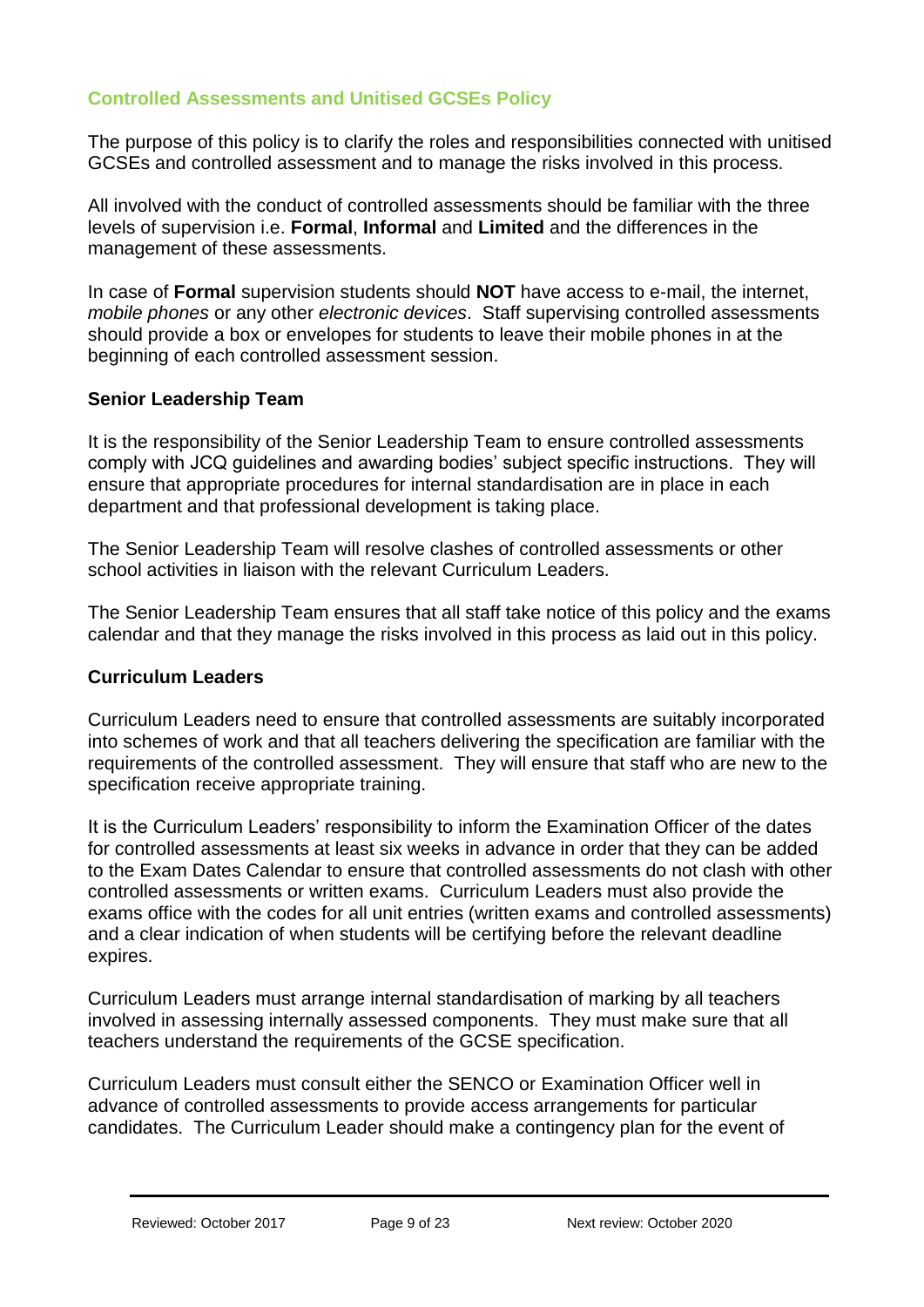absence of either students or teachers during the period allocated for the controlled assessment.

The Curriculum Leaders must arrange for secure storage of candidate's work. This must be in a locked cupboard or filing cabinet.

# **Teaching Staff**

It is the responsibility of teaching staff to familiarise themselves with the JCQ *'Instructions for conducting controlled assessments'* (printed copies are available from the exams office or http://www.jcq.org.uk/exams\_office/controlledassessments/). They must in particular be familiar with the different levels of control required for the three stages of task-setting, tasktaking and task marking required by the particular specification.

Teaching staff must make students aware of the rules of conduct for controlled assessments, in particular what constitutes plagiarism. The JCQ has devised an information sheet for candidates for this purpose which is available from the exams office (or [http://www.jcq.org.uk/exams\\_office/controlledassessments/\)](http://www.jcq.org.uk/exams_office/controlledassessments/), on Allstorage/Staff Common/Exams and on the Sirius Academy website and should either be given to candidates before any preparation work for controlled assessments is undertaken. Alternatively, candidates can be referred to the Sirius Academy West website.

It is the responsibility of teaching staff to organise the facilities and equipment needed for controlled assessments. Where the task for the controlled assessment is provided by the awarding body and needs to be downloaded via the internet this should be done well in advance of the day of the controlled assessment in case of problems connecting to the internet. The task must be kept secure.

Teaching staff supervise the controlled assessments, adhering to the specified level of control, and ensuring authentication forms are signed by candidates and the supervising teacher. Work submitted to the awarding body without authentication form or without signatures on the authentication form will automatically receive a mark of 0.

A record must be kept showing that the time limit (showing any students with extra time) and level of control have been adhered to. This record must be submitted to the exams office at the end of the controlled assessment to be kept on file for inspection. It should contain the date and time of each assessment together with its title, the name of the supervising teacher, a list of candidates present during the assessment, a list of absent candidates and a log of any incidents which occurred during the assessment.

All candidate work must be stored securely until the deadline for enquires about results has expired.

Teaching staff mark internally assessed components using the mark schemes provided by the awarding body. They submit marks through the exams office to the awarding body when required, keeping a record of the marks awarded.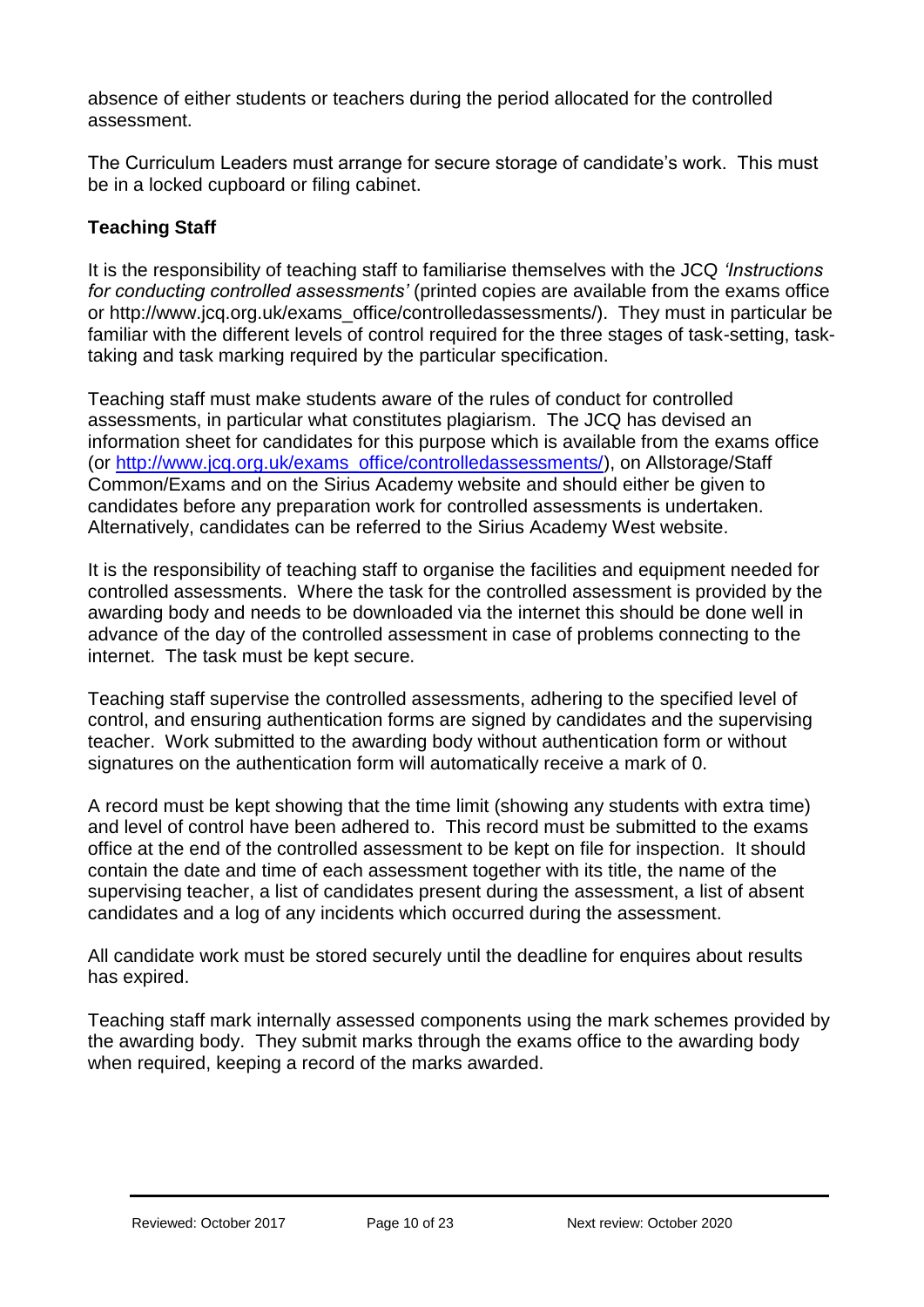# **Exams Office**

- The Examination Officer will liaise with Curriculum Leaders at the beginning of the year to compile a calendar of controlled assessments to be integrated into the exams calendar which will be published to all staff to avoid clashes of controlled assessments and exams with other school activities
- The Examination Officer will ensure that students are entered for cash-in codes in the final series
- The Exams Office can offer a limited amount of secure storage space for candidates' work to departments
- Invigilators to assist with the supervision of controlled assessments can be supplied if at least four weeks' notice is given
- 'Instructions for the conduct of controlled assessments' for teaching staff and 'Information for candidates for Controlled Assessments' are available from the Exams Office
- The Examination Officer will distribute the marksheets to teaching staff and collect and send them to awarding bodies to ensure deadlines are met

#### **Reviews of marking - centre assessed marks (GCSE controlled assessments, GCE coursework, GCE and GCSE non-examination assessments)**

Sirius Academy is committed to ensuring that whenever its staff mark candidates' work this is done fairly, consistently and in accordance with the awarding body's specification and subject-specific associated documents.

Candidates' work will be marked by staff who have appropriate knowledge, understanding and skill, and who have been trained in this activity. Sirius Academy is committed to ensuring that work produced by candidates is authenticated in line with the requirements of the awarding body. Where a number of subject teachers are involved in marking candidates' work, internal moderation and standardisation will ensure consistency of marking.

- 1. Sirius Academy will ensure that candidates are informed of their centre assessed marks so that they may request a review of the centre's marking before marks are submitted to the awarding body.
- 2. Sirius Academy will inform candidates that they may request copies of materials to assist them in considering whether to request a review of the centre's marking of the assessment.
- 3. Sirius Academy will, having received a request for copies of materials, promptly make them available to the candidate.
- 4. Sirius Academy will provide candidates with sufficient time in order to allow them to review copies of materials and reach a decision.
- 5. Requests for reviews of marking **must** be made in writing.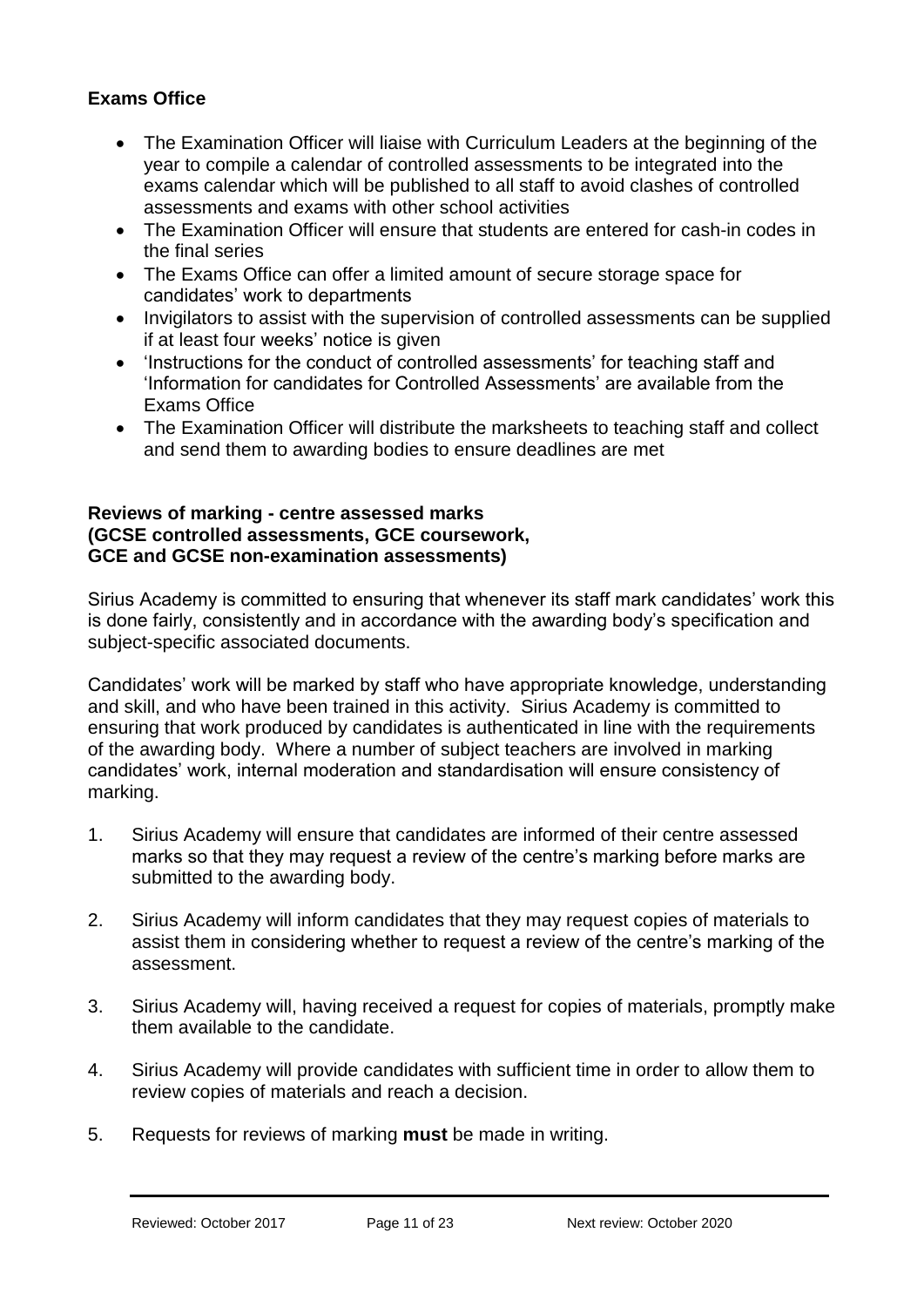- 6. Sirius Academy will allow sufficient time for the review to be carried out, to make any necessary changes to marks and to inform the candidate of the outcome, all before the awarding body's deadline.
- 7. Sirius Academy will ensure that the review of marking is carried out by an assessor who has appropriate competence, has had no previous involvement in the assessment of that candidate and has no personal interest in the review.
- 8. Sirius Academy will instruct the reviewer to ensure that the candidate's mark is consistent with the standard set by the centre.
- 9. The candidate will be informed in writing of the outcome of the review of the centre's marking.
- 10. The outcome of the review of the centre's marking will be made known to the head of centre and will be logged as a complaint. A written record will be kept and made available to the awarding body upon request. Should the review of the centre's marking bring any irregularity in procedures to light, the awarding body will be informed immediately.

After candidates' work has been internally assessed, it is moderated by the awarding body to ensure consistency in marking between centres. The moderation process may lead to mark changes. This process is outside the control of Sirius Academy and is not covered by this procedure.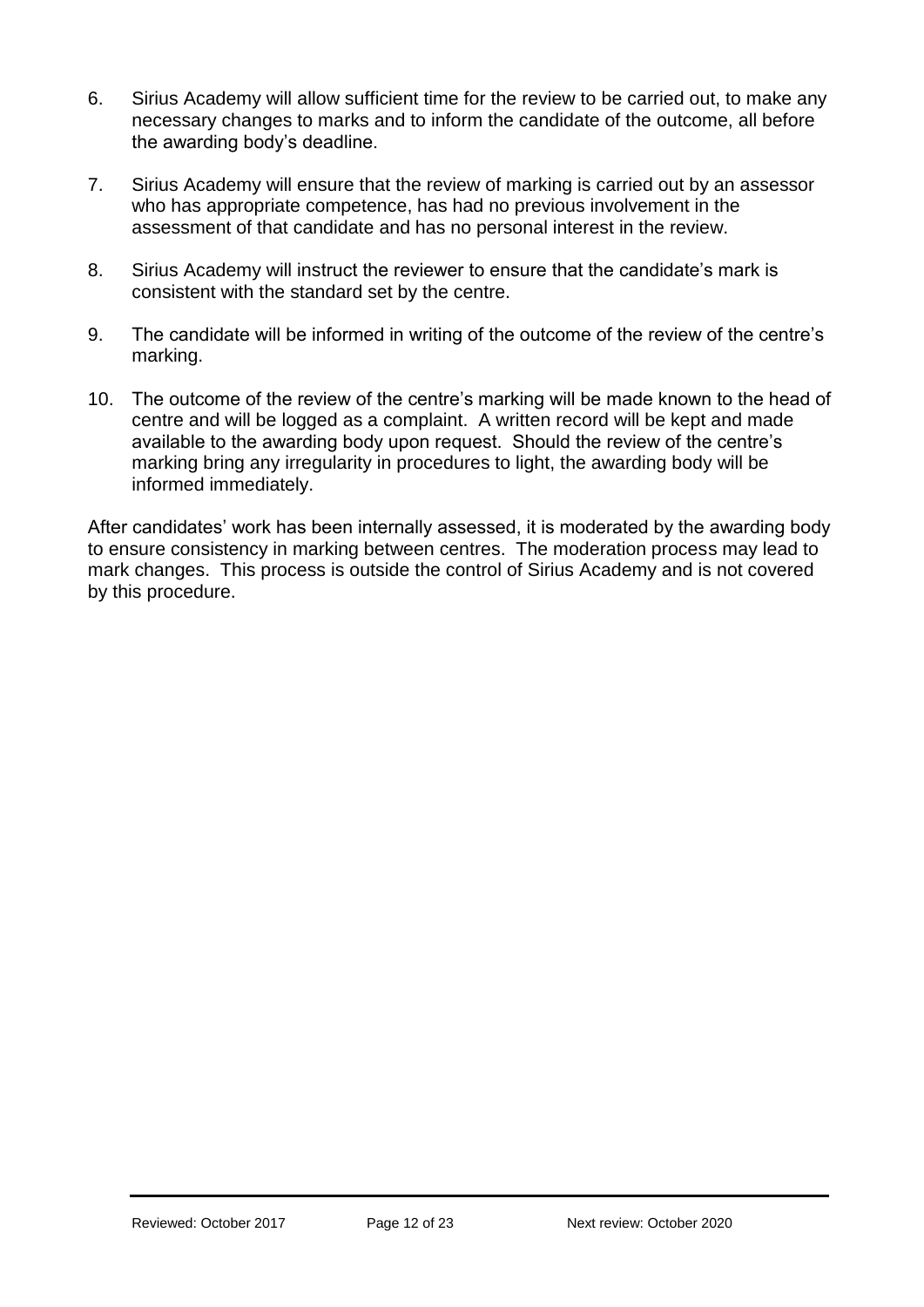# <span id="page-12-0"></span>**BTEC Policy**

# **1. Objectives**

- a) To identify and clarify the roles of key personnel in the administration and delivery of BTEC programmes in the Academy.
- b) To ensure that all departments running BTEC programmes follow a common procedure in line with awarding body requirements.
- c) To ensure regular quality control of the delivery and assessment processes.
- d) To ensure that all BTEC procedures are reviewed and evaluated annually.

# **Key Personnel**

## **a) Quality Nominee**

Mrs Lynne Richardson is the Quality Nominee, a named person with overall responsibility for the conduct of BTEC programmes and the co-ordination of self-assessment of school procedures relating to BTEC programmes.

## **b) Examination Officer**

Mrs Ami Burton is the Examination Officer, responsible for the day to day administration of BTEC programmes. This includes the registration of students and the claims for certification at the end of the course in liaison with the BTEC programme leaders.

## **c) BTEC Lead Internal Verifiers**

The BTEC Lead Internal Verifiers are the teachers in charge of the BTEC programmes in each subject area with responsibility for the conduct, verification and administration of the course for their subject.

## **d) Assessors**

The Assessors are the class teachers under whose supervisions the candidates complete their assessments and who undertake the initial marking of the assessments.

## **Registration and Certification**

- a) At the start of each academic year the BTEC programme leader will provide a list of pupils to be registered for that year to the Examination Officer by the middle of October.
- b) The Examination Officer will ensure that all registrations have been completed by the deadline of 31<sup>st</sup> October. One copy of the registrations will be held centrally in the exams office and one copy will be passed to the Lead Internal Verifiers for checking.
- c) The Lead Internal Verifier will inform the Examination Officer immediately of any change of the cohort of students on the BTEC programme.
- d) The Lead Internal Verifier will provide the Examination Officer with a list of students requiring certification and which units have been achieved with which outcome in the last year of the programme of study by 30<sup>th</sup> June.
- e) The Examination Officer will claim the individual units and overall certification for those students on the list provided by the Lead Internal Verifier. Any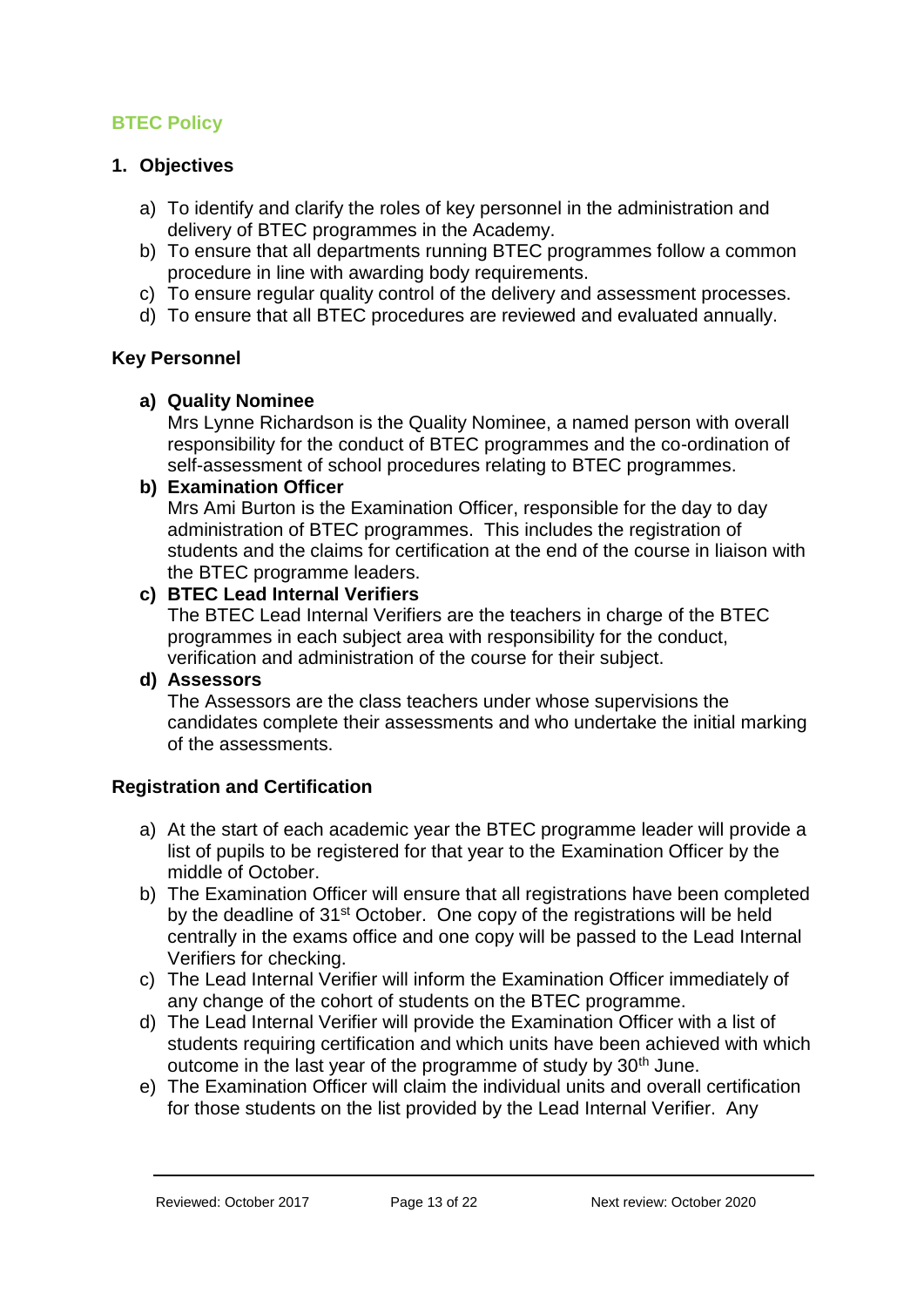remaining students on the programme of study who have finished the programme of study without outcome will be claimed as 'unclassified'.

- f) Upon receipt of the certificates the Examination Officer will check the certificates against the claim lists prior to issuing them to students.
- g) The Examination Officer will report any late or inaccurate registrations or certification claims to the Quality Nominee who will follow this up with the BTEC programme leader to ensure that strategies are put in place to prevent a recurrence.

# **Roles and Responsibilities**

- a) The Quality Nominee has overall responsibility for the quality of BTEC programmes in the Academy and will complete the Centre Risk Assessment as required by the board.
- b) It is the responsibility of the Lead Internal Verifier to manage the quality of the programme delivery and assessment, to plan and deliver the programme in conjunction with other teachers and teaching assistants. The Lead Internal Verifier will ensure that all staff involved in the delivery and assessment of BTEC programmes receives adequate training.
- c) Lead Internal Verifiers are urged to make contact with the External Verifiers as early as possible to establish a schedule for the external verification.
- d) The Internal Verifiers are responsible for assuring the quality and fairness of the assessment process.
- e) All those involved in teaching a BTEC programme should meet regularly to discuss the teaching and learning and the administration of the programme. These meetings should be minuted and a copy passed to the Quality Nominee to aid with the completion of the Centre Risk Assessment.
- f) The Lead Internal Verifiers and the Quality Nominee must attend the termly BTEC meeting.
- g) The Quality Nominee will organise termly meetings of all the Lead Internal Verifiers to address any issues and to ensure quality assurance.
- h) It is good practice for Lead Internal Verifiers to make contact with Lead Internal Verifiers in other schools in order to share ideas and systems and support those who are new to the programme.
- i) It is the Lead Internal Verifiers responsibility to clearly understand their role in the IV process and the role of the assessors and Quality Nominee.
- j) The assessors are responsible for supervising students in their completion of the assessment. It is their responsibility to arrange for secure storage of candidates' work in between sessions. If secure storage is unavailable in a departmental area candidates work can be stored in the secure exams cupboard, which can only be accessed by the Exams Officer.

## **OSCA**

a) Each Lead Internal Verifier must complete their OSCA. For NQF BTEC qualification this is a joint process involving the Lead Internal Verifier and all assessors.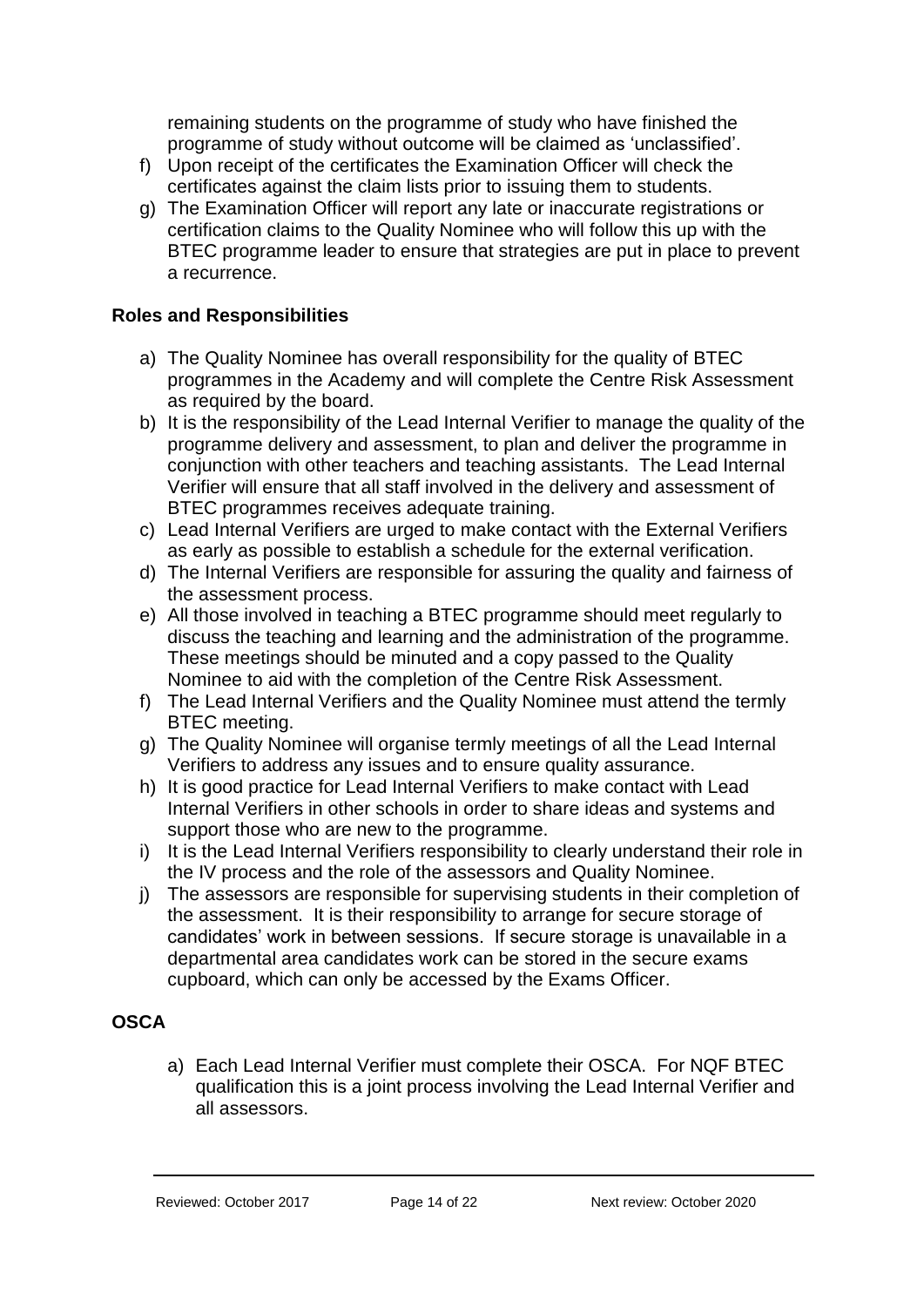- b) Good practice should be shared between Lead Internal Verifiers and between Lead Internal Verifiers and assessors.
- c) The Lead Internal Verifiers should make the standardisation materials available to all assessors in their subject.

# **Moderation and Verification**

- a) It is the responsibility of the Lead Internal Verifier to ensure that all assessment work is properly marked, moderated and verified and that the correct sample of work is provided for the External Verifier by the deadline.
- b) The Lead Internal Verifier is responsible for organising the assessment and verification statements and that procedures are in place and operational for the programme. Assessment methodology must lead to assignments and assessments that deliver valid and reliable decisions.
- c) There must be accurate and detailed recording of assessment and verification decisions.
- d) The Lead Internal Verifier must ensure that there is adequate staff development to support teachers who are new to the programme to ensure correct and accurate interpretation of national standards.
- e) The Lead Internal Verifier must ensure that all records are securely and safely maintained, up to date and proved accurate tracking facilities. Verification records must be kept for scrutiny by the Quality Nominee and the awarding body for a period of three years following certification.
- f) In the case of malpractice or an appeal against assessment marks the Lead Internal Verifier should follow the Academy's Malpractice and Coursework/Controlled Assessment Appeals policy and use the attached proforma to record the steps taken to resolve each case. All staff involved in delivering the BTEC programmes should familiarise themselves with this policy.
- g) The Quality Nominee must be informed of all cases of malpractice and learner appeals and a copy of all documents relating to the case given to the Examination Officer who will hold them on record.
- h) The annual report on the outcomes of the national standards sampling programme (NSS) can be accesses via edexcel online by the Lead Internal Verifier, the Quality Nominee and the Examination Officer.
- i) The feedback from the EV must be shared by the Lead Internal Verifier with all the assessors for their subject.
- j) If any weaknesses in assessment are identified by the NSS the Quality Nominee will inform the Lead Internal Verifier that they have three weeks from date of receipt to provide written evidence of the strategies to be used to overcome the highlighted weaknesses.

# **Review, Evaluation and Improvement**

a) The Quality Nominee has overall responsibility for quality review and improvement processes.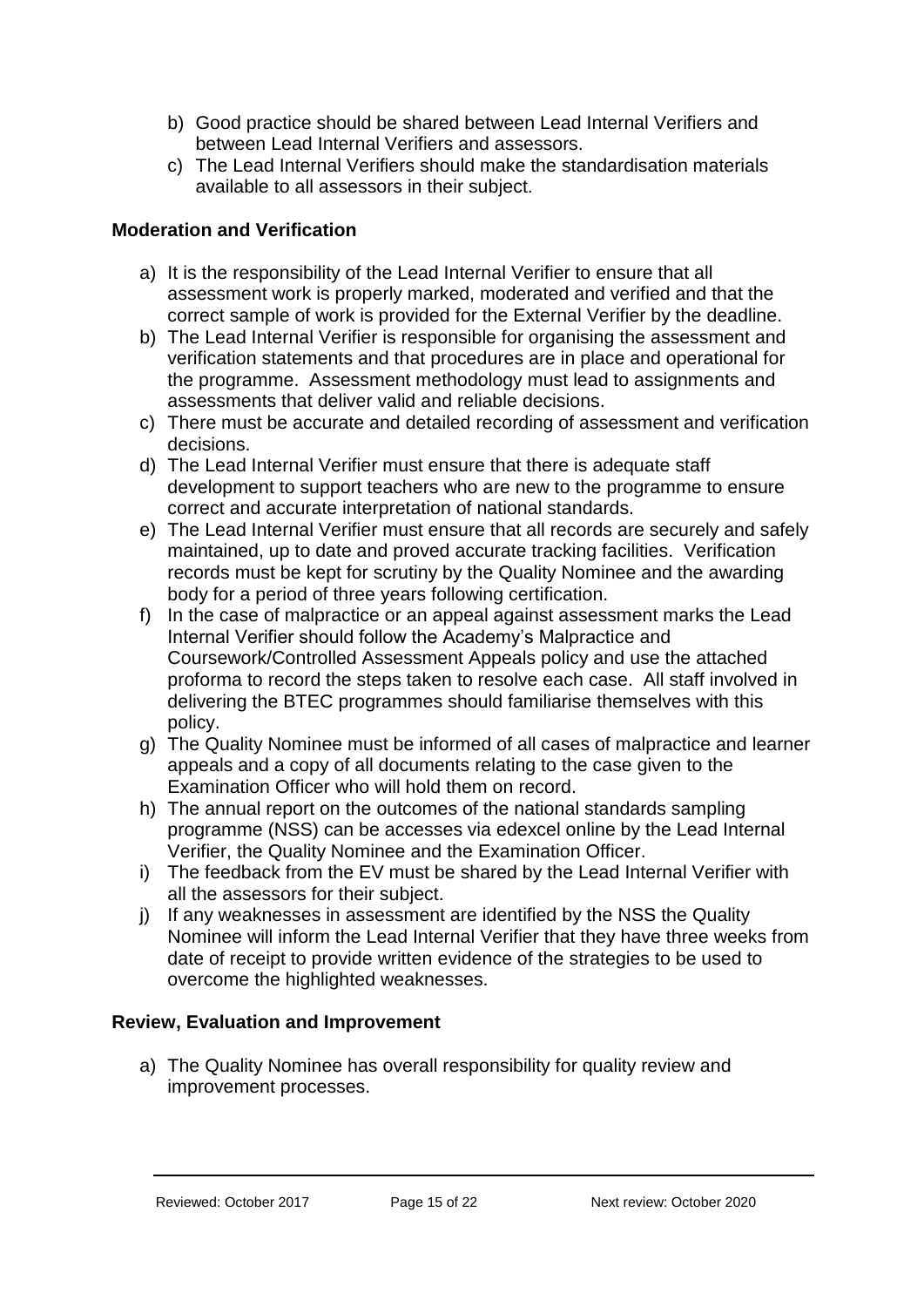- b) The Quality Nominee will liaise with the Examination Officer to write, review and update all policies and procedures on a yearly basis in response to changes in examining body procedures.
- c) Day to day communication with examining bodies is the responsibility of the Examination Officer.

# **Staff Resources and Development**

- a) Staff are recruited for BTEC programmes both internally and externally as required.
- b) The responsibility for the induction of new staff lies with the Lead Internal Verifier for course specific information and with the Quality Nominee for Academy procedures.

# **Malpractice and Assessment Appeals Procedures**

- a) The Academy has an Internal Assessment Decision Appeals Policy, Internal Assessment Malpractice Appeals Policy and Appeal against External Results Policy. The Examination Officer in liaison with the Assistant Vice Principal – Teaching and Learning is responsible for the review and updating of these policies.
- b) It is the responsibility of Lead Internal Verifiers and subject staff to make learners aware of what constitutes malpractice and the procedure which will follow the discovery of an example of malpractice.
- c) Any incident of malpractice must be reported to the Quality Nominee and the procedures as set out in the policy followed using the malpractice proforma.
- d) It is the responsibility of the Lead Internal Verifiers and subject staff to make learners aware of their rights to appeal against internal assessment decisions and external results.
- e) The Examination Officer will make candidates aware that a copy of the JCQ Notice to Candidates regarding Coursework Assessments, a copy of the Internal Assessment Decision Appeals Policy and Appeal against External Results Policy are available on the Sirius Academy West website.
- f) Any appeal must be reported to the Quality Nominee and the procedures set out in the policy followed using the appeals proforma.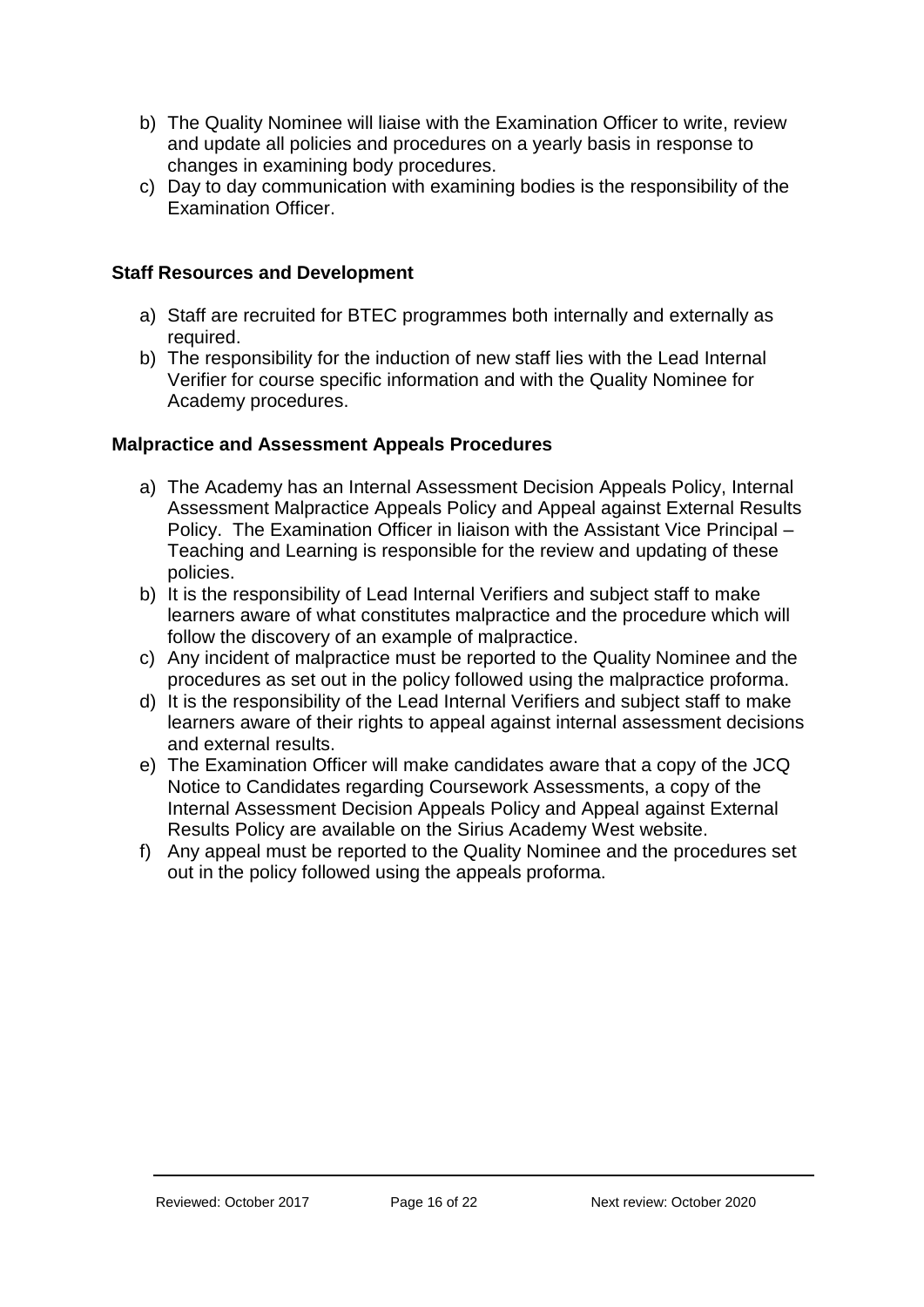## <span id="page-16-0"></span>**DDA Policy**

All Academy staff must ensure they meet the requirements of the Disability Discrimination Act 1995 (DDA), extended in 2005, and the Disability Equality Duty (DED), introduced in 2006.

The DDA introduced measures aimed at eliminating the discrimination often faced by disabled people. The main provisions of the Act give protection to disabled people in the areas of employment and education.

A person has a disability for the purposes of the DDA if they have a physical or mental impairment that has a substantial and long-term adverse effect on their ability to carry out normal day-to-day activity.

At Sirius Academy West the examination process has to accommodate students with a wide range of disabilities in particular candidates with visual and hearing impairments.

## **1. Access Arrangements**

It is the responsibility of the SENCO in liaison with the relevant staff from the exams office, the Hearing Impaired and Visually Impaired units to apply for the appropriate access arrangements for each candidate by the deadline to enable them to access written examinations, practical tests and internal assessments. Exam candidates are entitled to the same support in exams as they receive in lessons.

## **2. Supervision of Disabled Candidates**

Disabled candidates will normally as part of their access arrangements be invigilated away from the main exam in an environment that is suitable for their special needs. The invigilation staff who are involved in their invigilation will be specialist staff who have had the relevant training and are familiar with each individual candidate's needs.

It is the responsibility of the Exams Officer in liaison with the SENCO to organise regular training for support staff on access arrangements and exam invigilation to ensure the JCQ guidelines are adhered to in the special needs venues.

## **3. Accessibility of Exam venues**

The main exam venues are the Main Hall and the Sports Hall which are both on the ground floor and easily accessible for physically disabled candidates. In both exam venues ground floor toilets are available for candidates to use. Examination staff together with the site team must ensure that:

a) The corridors to the exam venues are well lit and free from obstructions.

b) The lighting in exam venues is adequate and evenly throughout the exam venues at all times of the day.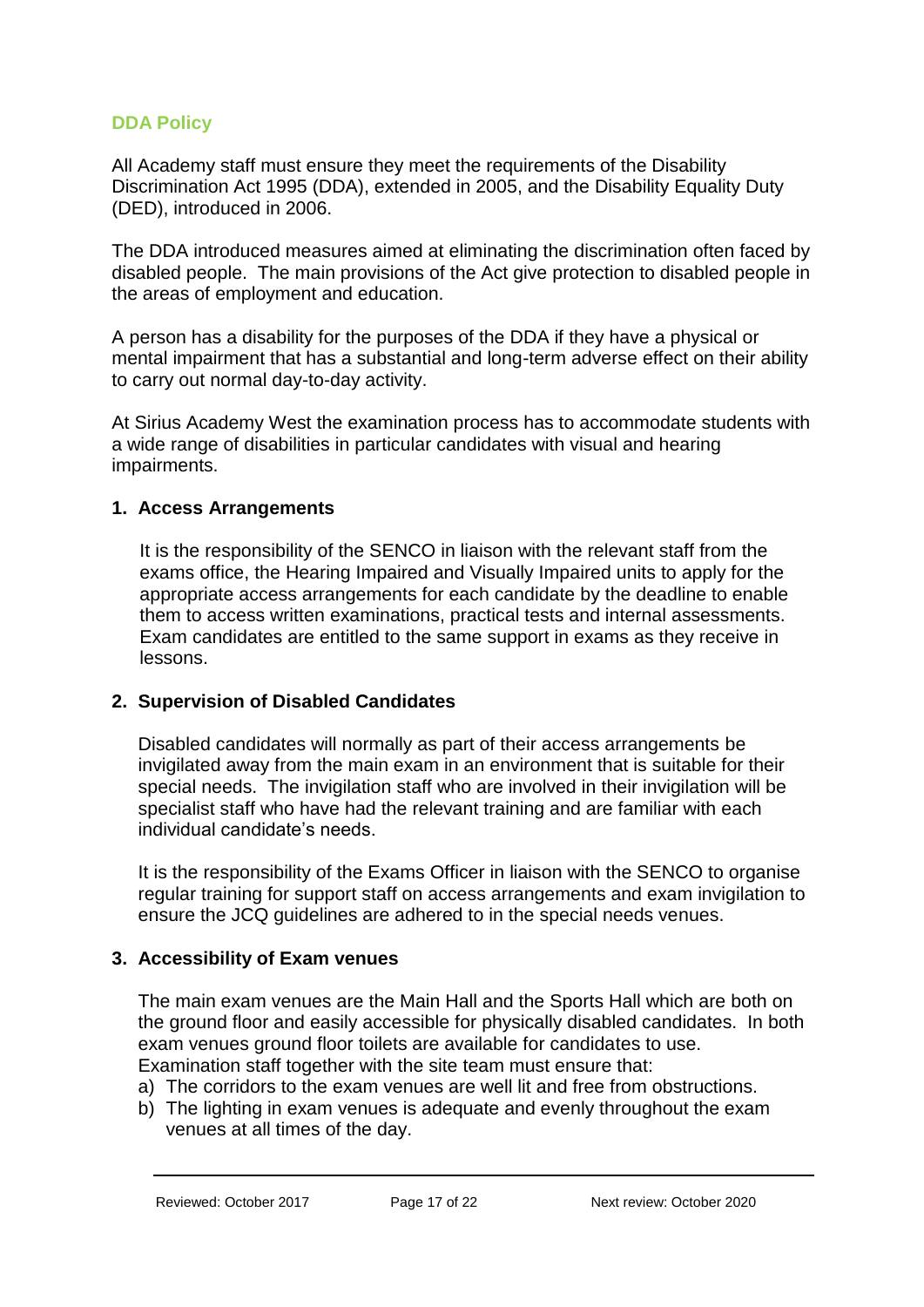c) Site staff must repair or replace faulty lights as a matter of urgency.

# **4. Emergency Evacuation**

- a) Disabled candidates will normally be accompanied by their usual support staff who will be familiar with the Academy's fire safety procedures.
- b) It is the responsibility of the Examination Officer to inform the regular invigilation staff of any candidates with disabilities and their special needs.
- c) It is the responsibility of the invigilation staff to familiarise themselves with the emergency evacuation procedures (appendix 5 of the Invigilator's Handbook).
- d) It is the responsibility of the lead invigilator to ensure that disabled candidates are accompanied out of the building or a safe stairwell (or to a safe place where they can be rescued by the fire services, 'safe haven principle').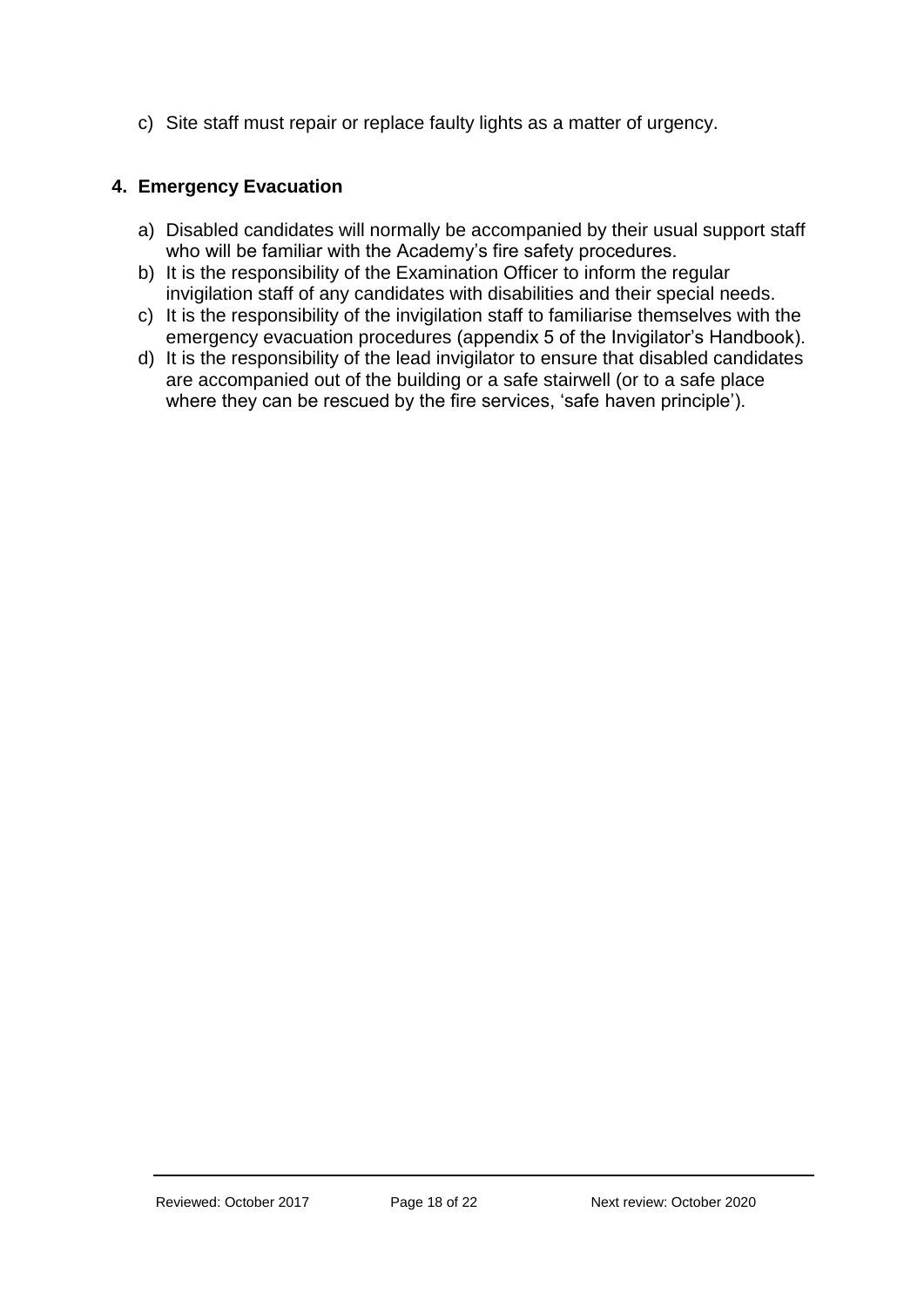# <span id="page-18-0"></span>**Protocol for optimising the exam day experience for our students**

These notes are aimed at ensuring the most effective preparation of internal and external examinations. The notes do not cover the content of the exams or suggest ways of revising – they are solely intended to cover the organisational factors than can make a difference and clarify roles and responsibilities.

## **Prior to the exam:**

#### **When exam entries are made**

**Curriculum Leader:** Within one week of submitting entries the Curriculum Leader should identify any individual issues to the Examination Officer (poor attenders, students needing separate invigilation etc.). Requests made on the day of the exam cannot be accommodated.

**Examination Officer:** The Examination Officer will then send personalised exam timetables to each student including a copy of the Rules for Examinations and a notice regarding mobile phones (or refer students to the Sirius Academy West Website). This timetable displays the room and seat the student should be sitting in.

#### **2 weeks before:**

**Examination Officer:** The Examination Officer will send out information about the rooming of the exam, including information on where students must leave their personal belongings to Curriculum Leaders and subject staff.

**Curriculum Leader:** The Curriculum Leader should approach the Examination Officer to clarify all aspects of the exam well in advance, definitely at least two weeks prior to the exam.

In discussion with the Examination Officer, the Curriculum Leader should discuss students with particular needs. They will include: SEN, EAL, poor attenders, students attending in house units, students requiring separate invigilation.

Discussion should take place with the attendance team to agree a plan well before, the day before and the day of the exam.

The e-mail system, portal and briefing can be used to raise awareness amongst staff of the importance of the exams. Notes to subject teachers can ensure students arriving at their lessons can be sent to the exam. If some teachers are freed up by an exam seek their help with the exam arrangements, e.g. by releasing specialist staff or being around the back corridor when an exam is starting.

Arrangements for cover must be authorised by the Principal on the appropriate form.

**Subject teachers:** Class teachers have the responsibility for ensuring students are aware of the exam and the preparation that needs to be carried out. In exams where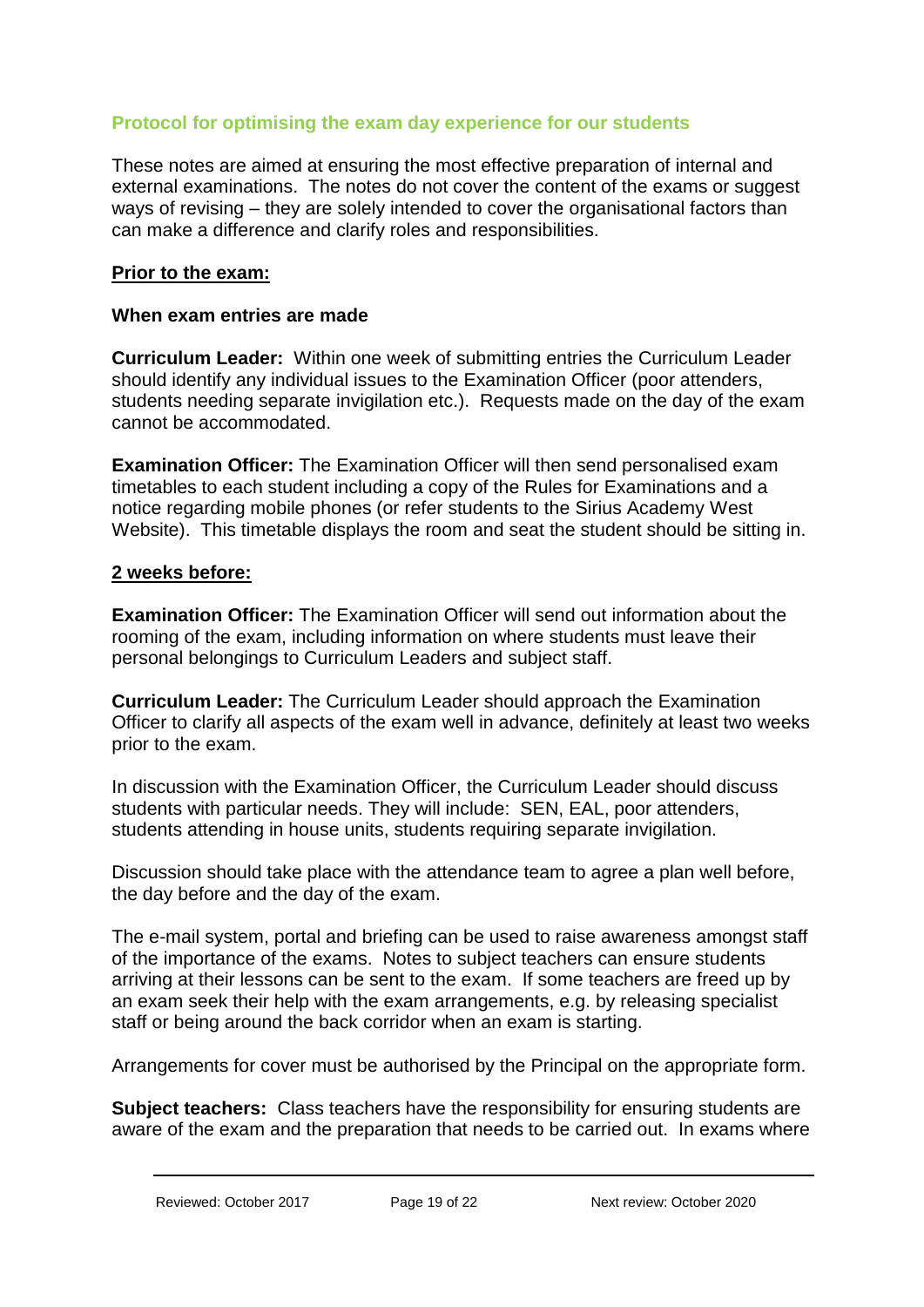students have a choice of tier or questions the students must be made aware of the layout of the question paper and which tier/questions to choose. They should also make students aware which room to go for the exam and where to leave their personal belongings. It is worthwhile to have the relevant information displayed clearly in classrooms and curriculum areas.

Students attending off-site provisions: External providers will need to be informed. For Alternative Education programmes this is the responsibility of the Alternative Curriculum Co-ordinator, for Young Apprenticeships courses LRI. Before and after the exam the individual students are the responsibility of their Head of House, who will make arrangements should students be unable to join/leave their off-site course during the day.

# **The day of the exam:**

**Examination Officer:** Ensure all staff are clear on the arrangements.

**Students:** Students will be asked to leave their coats, bags and any other personal belongings, including mobile phones in a separate designated room before each exam. They must not bring any of these items into the exam room.

Students will be asked to line up outside the exam room in silence and will be called in row by row.

Students must sit in the allocated place where their name card is set out. Request for separate invigilation made on the day of the exam cannot be accommodated. All name cards will have a photograph on of the student.

It is essential there is complete silence at all times within the exam room.

**Senior Leadership Team:** A member of the Senior Leadership team will be present at each exam venue 10 minutes before the start of the exam to call students into the venue row by row. The relevant members of the Senior Leadership team will be allocated by the Examination Officer.

**Attendance Team:** Take registers at all exam venues. Chase up missing students. In case of the attendance team being short staffed, let the Exams Officer know before the exam so that an invigilator can take a copy of the attendance register to the attendance office.

**Lead Invigilator:** The Lead Invigilator is in charge of the exam venue. Nothing must take place in an exam room without knowledge of the Lead Invigilator.

He/She will assign tasks to the invigilators, at least one of whom will be standing at the door advising students that they shouldn't have any phones or other personal belongings with them, sending any students who have brought anything with them back to the room where their personal belongings should have been left.

Reviewed: October 2017 Page 20 of 22 Next review: October 2020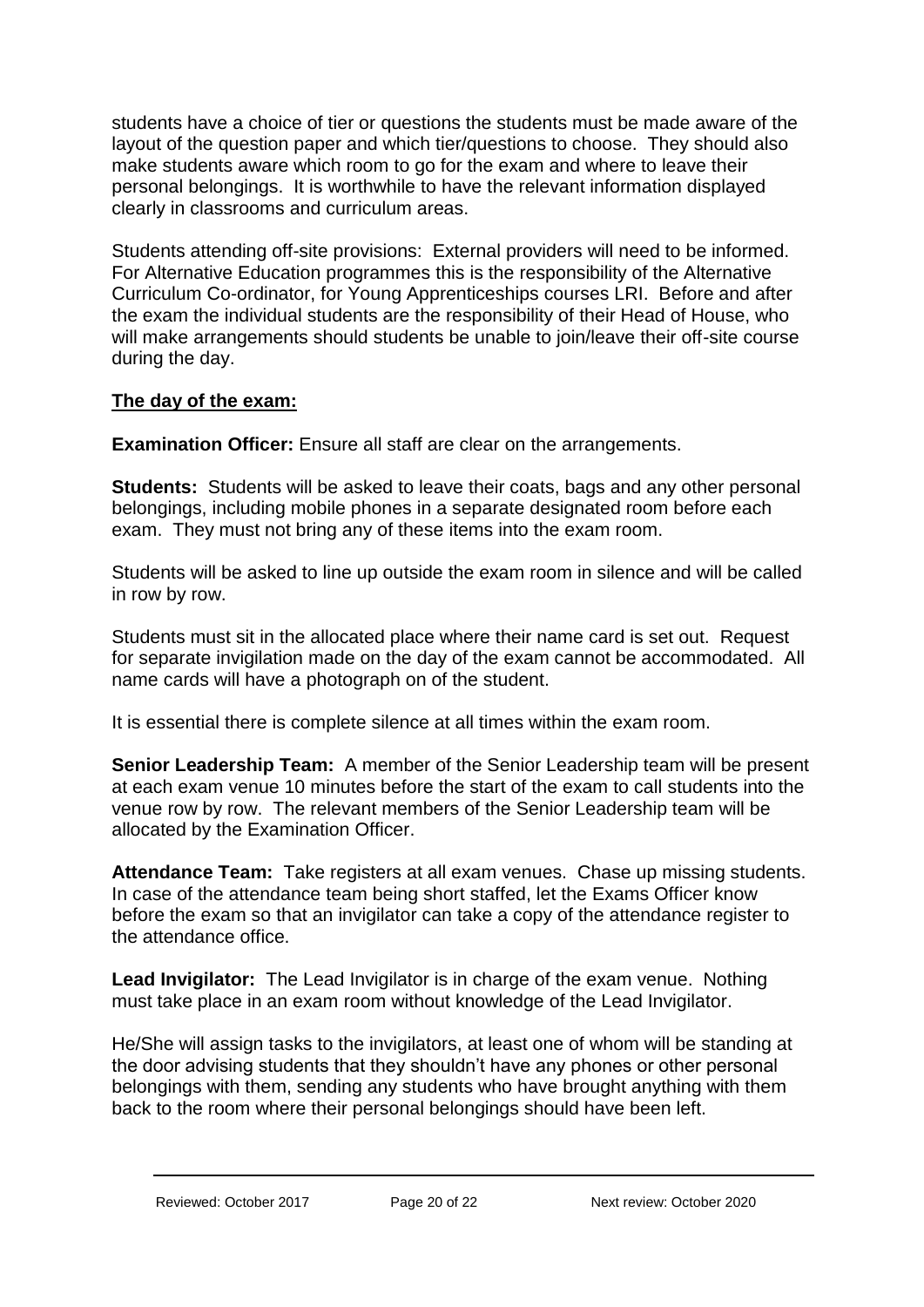Every member of staff wishing to be present in an exam room must make themselves known to the Lead Invigilator.

The equipment required for each exam is provided by the exams department and must not be tampered with, departments must not bring their own equipment into the exam room without prior arrangement with the Exams Officer.

The Lead Invigilator will start the exam off by reminding students of the rules, giving them at least two more opportunities to hand in electronic equipment.

**Curriculum Leader:** Liaise with the attendance team – if it is a morning exam, who are the first students to be contacted by the attendance team?

If the exam is later, ensure early phone calls are placed to non-attenders.

Departmental staff have a vital role to play in setting the scene for the exam. Departmental leaders should be there to aid the smooth start to the exam and to clarify subject matters for the invigilators. We employ invigilators to invigilate but teachers can still play an important role in reassuring and calming students. Subject staff are also vital in spotting errors in question papers.

A departmental presence throughout the exam can make a difference as long as colleagues are clear what is acceptable practice. No help in answering the questions may be given (this includes reading the questions for students, spelling words, explaining the meaning of individual words), no question papers removed from the exam room, and the exam paper or individual questions must not be discussed outside the exam room before the end of the exam. Under no circumstances must teaching staff handle examination papers (e.g. swap a higher for a foundation paper, remove papers from tables, open sealed script packages). This is the job of the invigilators and they have to follow JCQ procedures.

**Lead Invigilator:** At the end of the exam students are dismissed row by row by the Lead Invigilator. If the exam ends during lesson time students will be reminded that they must return to their lesson immediately.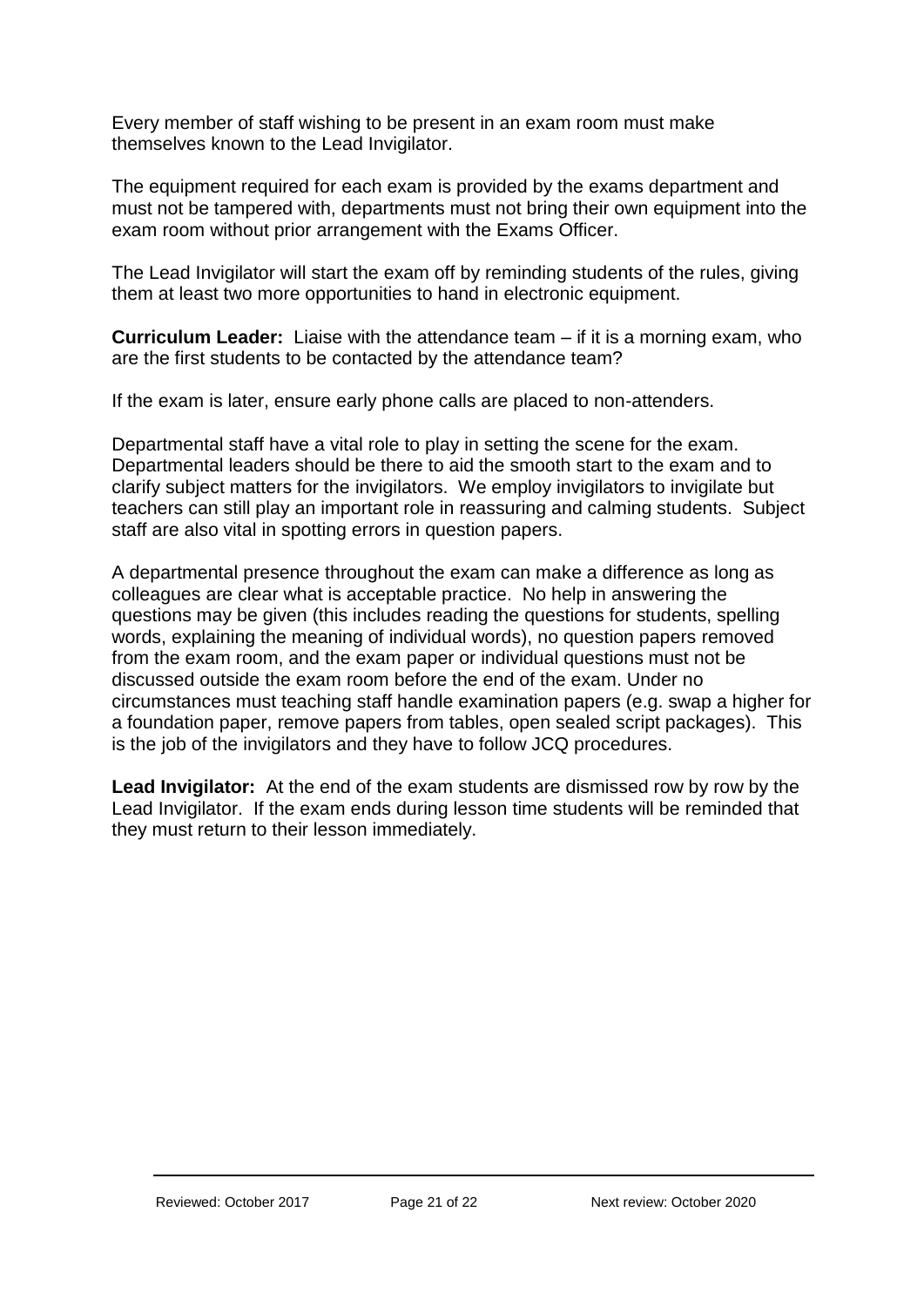# <span id="page-21-0"></span>**Appendix 1 – Candidate Consent for Enquiries about Results**



## **ENQUIRIES ABOUT RESULTS AND APPEALS**

#### **Candidate consent form**

#### **Information for candidates**

#### The following information explains what may happen following an enquiry about the result and any subsequent appeal of an examination.

If your examination centre makes an enguiry about the result and a subsequent appeal of one of your examinations after your subject grade has been issued, there are three possible outcomes:

- Your original mark is lowered, so your final grade may be lower than the original grade you received.
- Your original mark is confirmed as correct, and there is no change to your grade.
- Your original mark is raised, so your final grade may be higher than the original grade you received.

In order to proceed with the enquiry about results, you must sign the form below. This tells the head of your centre that you have understood what the outcome might be, and that you give your consent to the enquiry about results being made.

#### **Candidate consent form**

| Centre Number    | Centre Name    |
|------------------|----------------|
| Candidate Number | Candidate Name |

#### Details of enquiry (Awarding Body, Qualification level, Subject title, paper/unit)

이 사이트 STATE STATE STATE STATE STATE STATE STATE STATE STATE STATE STATE STATE STATE STATE STATE STATE STATE ST

I give my consent to the head of my examination centre to make an enquiry about the result of the examination(s) listed above. In giving consent I understand that the final subject grade awarded to me following an enguiry about the result and any subsequent appeal may be lower than, higher than, or the same as the grade which was originally awarded for this subject.

Date: ...............................

This form should be retained on the centre's files for at least 6 months following the outcome of the enquiry about results or any subsequent appeal.